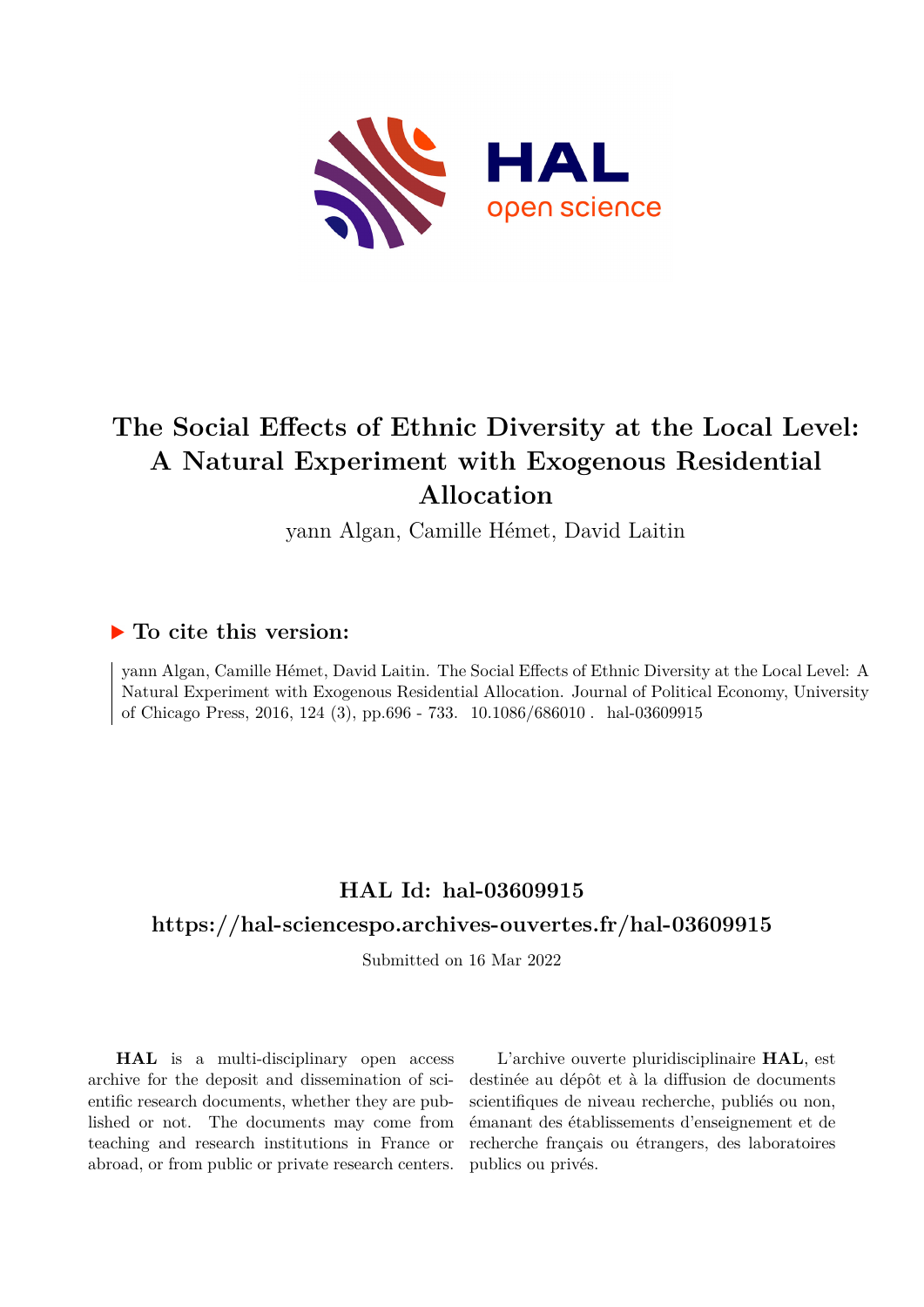# The Social Effects of Ethnic Diversity at the Local Level:

## A Natural Experiment with Exogenous Residential Allocation

YANN ALGAN<sup>\*</sup>, CAMILLE HÉMET<sup>†</sup>, DAVID D. LAITIN<sup>‡</sup>

February 2015

#### **Abstract**

Relying on diversity measures computed at the apartment block level under conditions of exogenous allocation of public housing in France, this paper identifies the effects of ethnic diversity on social relationships and housing quality. Housing Survey data reveal that diversity induces social anomie. Through the channel of anomie, diversity accounts for the inability of residents to sanction others for vandalism, and to act collectively to demand proper building maintenance. However, anomie also lowers opportunities for violent confrontations, which are not related to diversity.

JEL Classification: H10, H41

<sup>∗</sup>Sciences Po

<sup>†</sup> Institute of Economics of Barcelona

<sup>‡</sup>Stanford University

The research leading to these results has received funding from the European Research Council for Yann Algan under the European Community's Seventh Framework Program (FP7/2007-2013) / ERC grant agreement nº240923. The authors acknowledge financial support from the France-Stanford Center for enabling this cross Atlantic collaboration. We are grateful to Alberto Alesina, Ernesto Dal Bo, Larry Katz, Asim Ijaz Khwaja, Edward Miguel, Leah Platt Boustan, Thierry Mayer, Daniel Posner, Andrei Shleifer, Mathias Thoenig and Yves Zenou for valuable comments and discussions. We also thank seminars and conferences participants at the NBER Political Economy seminar, at Stanford University, at Sciences Po, at the French Research Center in Economics and Statistics (CREST), at the French Association for Developing Research in Economics and Statistics (ADRES), at UCLA, at Institute of Economics of Barcelona, at the European Economic Association, at Aix-Marseille School of Economics (AMSE), and at Uppsala University for useful comments. We are grateful to Corinne Prost, former head of the Employment Division at INSEE (French National Statistical Institute) for allowing access to key data through a convention between INSEE and Sciences Po.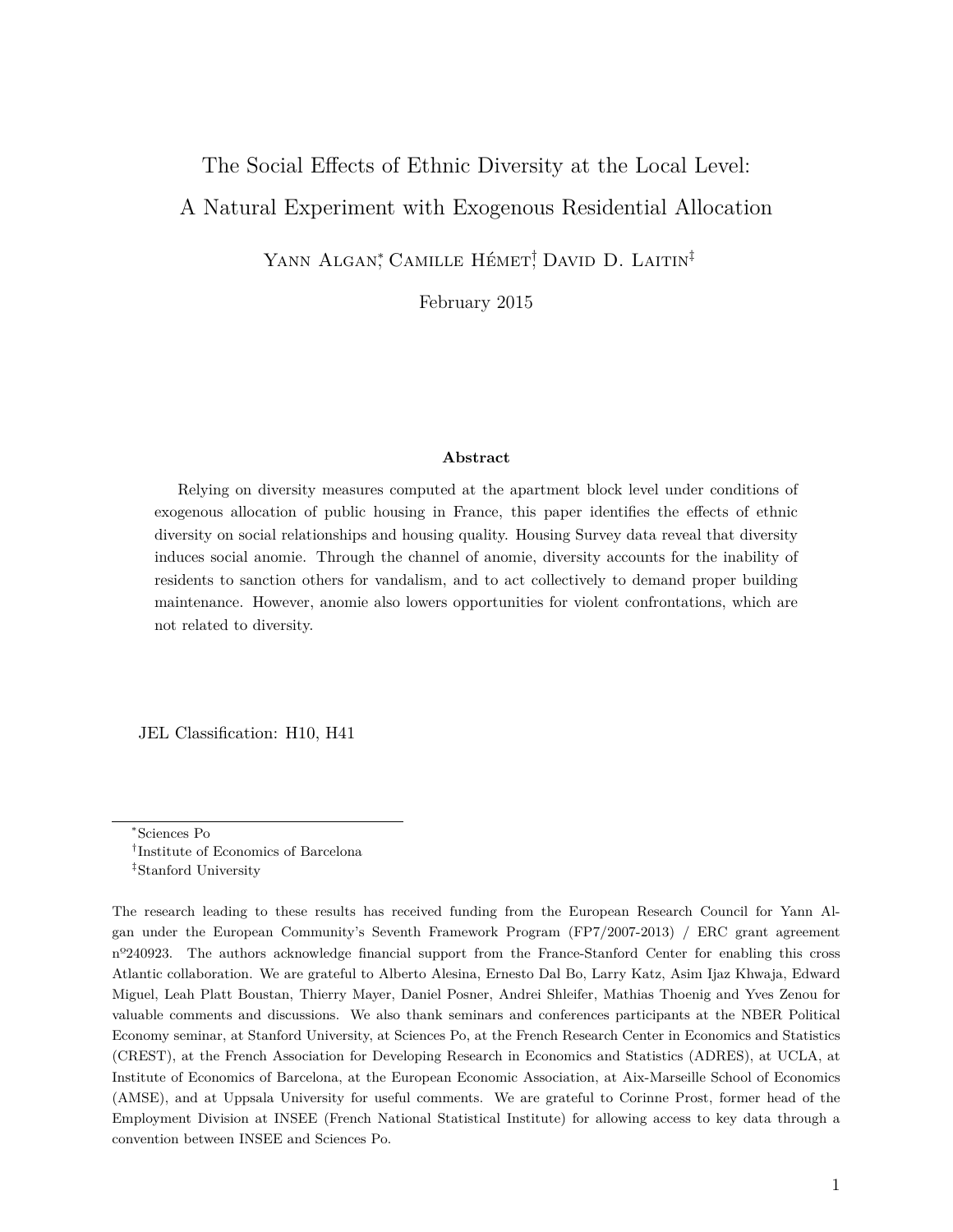## **1 Introduction**

Recent research has drawn an ominous picture of the implications of cultural heterogeneity on social peace and economic growth. A large literature shows a negative relationship, though not always robust, between ethnic diversity and the quality of public goods (Alesina et al., 1999; Alesina and La Ferrara, 2000; Miguel, 2004; Miguel and Gugerty, 2005), welfare spending (Luttmer, 2001), civil conflict and trust (Fearon and Laitin, 2000; Putnam, 2007; Alesina and La Ferrara, 2002) and economic growth (Alesina et al., 1999). The leading explanations of why ethnic fragmentation affects those outcomes are the heterogeneity of preferences and the free-rider problem which undermines collective action. The literature thus views the problem of fractionalization in terms of voting behavior on aggregate outcomes such as public goods provision at the country or county level. Yet, little is known on how diversity directly affects social relationships and well-being at the neighborhood level. Our paper fills this gap by looking at the effect of ethnic diversity on the quality of common spaces through social relations within local communities at the housing block level. Moreover, we provide a new identification strategy to overcome the endogeneity problem raised by residential self-selection. We rely on a natural experiment of exogenous spatial allocation in the French public housing sector to identify the causal effect of diversity on those outcomes.

The main contribution of our paper is to identify the effect of ethnic diversity on social relationships and the quality of public goods at a very local block level. We use micro data on housing conditions where the units of observation are public housing blocks, defined as sets of houses or apartments buildings delimited by the surrounding streets.<sup>1</sup> This is a key improvement for the analysis of how diversity shapes social relationships compared to the previous literature which is based on aggregated data at the county, regional or country levels. Diversity might matter for various reasons at different levels and the channels through which diversity operates are likely to depend on the size of the unit of observation. By focusing on the provision of public goods at an aggregate level, the previous literature is mainly interested in the effect of diversity on collective action through lobbying or patronage (see Alesina and La Ferrara (2005) for a survey). Instead, we analyze in this paper how diversity within a small community affects individual well-being and satisfaction with housing conditions through relationships among neighbors. We exploit the French Housing Survey that reports specific information about the neglect and voluntary degradations of the public areas, the quality of the housing, and interpersonal conflicts between neighbors. This data makes it possible for the first time to identify various effects of diversity on local social relationships and public goods outcomes, and to explore the possible channels explaining this link.

When residents of more diverse blocks report that neglect and voluntary degradations are rife in their housing unit, we interpret this as a result of the residents' failure to develop social norms and other regarding preferences. When they report the breakdown and the poor quality of basic facilities (such as heating and soundproofing), we interpret this as a result of a diminished capacity for collective action for social improvement. Those goods are of course not directly degraded by diversity. But diversity might be associated with lower ability for collective action, explaining the

<sup>1</sup>Our units of analysis, called *ilots* in French, are in fact defined similarly to US census blocks.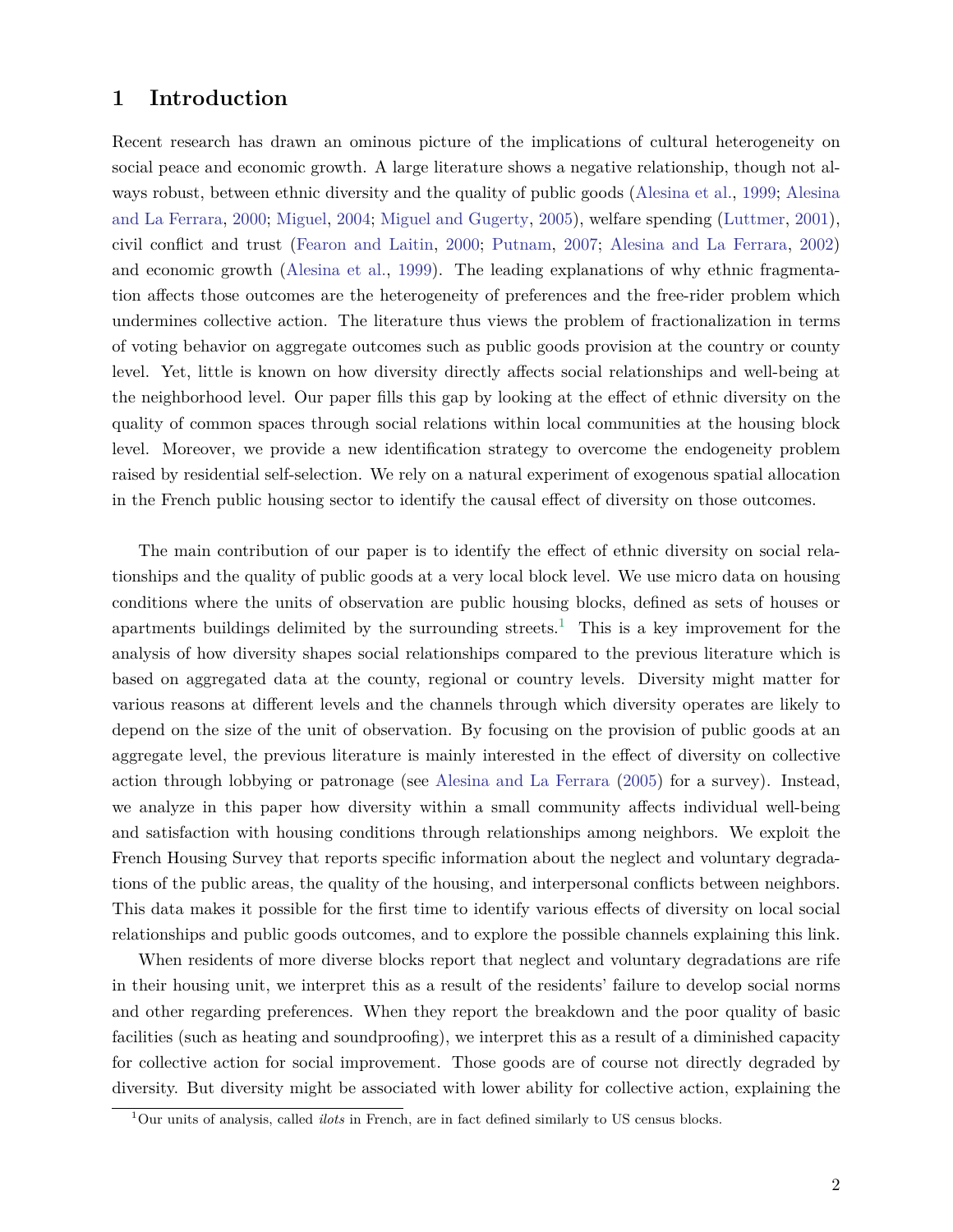irregularity of maintenance and the absence of repairs in more diverse blocks. In this case, the result could be supported in equilibrium if the landlords reckon that they can neglect facilities in ethnically heterogeneous housing projects, knowing that they will not face collective action from their tenants demanding better services. Finally, when residents report incidents of direct interpersonal conflicts, we can interpret this as an effect of diversity on cultural enmity. We test these channels by using indirect and objective measures of the quality of social relationships and common spaces, such as the number of repairs and the upkeep of the security equipment. We also exploit data on municipal police and show that local police resources are higher in more diverse area. We find that diversity decreases the quality of local common spaces, but has no effect on public safety. We also show that individuals are more likely to report the absence of any social relationship with their neighbors than interpersonal conflicts with them. We thus conclude that diversity leads to social anomie, preventing the emergence of social norms and collective action.

In order to make unbiased causal inferences, we provide a new strategy for identifying the causal effect of diversity on economic and social outcomes. The general concern in this literature is that the endogenous residential sorting of individuals on ethnic grounds biases the estimate of the impact of diversity. We address this issue by using a natural experiment in which households in France are allocated to public housing blocks without taking their ethnic origin or their preference for diversity into account. Due to a strongly republican ideology, the French public housing system allocates state planned moderate cost rental apartments (HLMs - *Habitations à Loyer Modéré*) to natives and immigrants without concern for their cultural and ethnic background, mixing people indiscriminately. Some HLM neighborhoods are consequently quite diverse, and others quite homogeneous. Furthermore, HLM inhabitants rarely move, as the rents are much lower than market rates. Consequently, residents cannot choose whether to live near people like themselves. Rather, they accept their placement, whether next to co-ethnics or strangers. Methodologically, this means that we can take the degree of diversity in any one HLM block as exogenous, connect the level of diversity with the housing situation, and examine whether greater heterogeneity leads to poorer provision of public goods or more troubled social relationships in French communities. We extensively document the actual process of allocation of households within the public housing sector. We show that legal rules prohibit housing allocation based on ethnic backgrounds and that in practice, the characteristics of the public housing sector make it very complicated to bypass the law.

We also conduct a variety of formal statistical tests to verify the absence of self-sorting on ethnic characteristics. In particular, we run various placebo tests at the housing block level on housing characteristics that logically cannot be related to diversity, *i.e.* fixed characteristics over which residents cannot have any control. We show that diversity does not correlate with measures of exogenous characteristics of the distribution of public housing characteristics. We perform a variety of alternative tests. Focusing on households that moved into a public housing unit in the previous year, we do not find any evidence of self-segregation along ethnic lines. We also examine potential self-selection prior to the move and show that households that have refused an offer end up living in public housing blocks that display the same ethnic diversity as those who accepted their first offer. Thus even if some households were willing to be choosy with respect to the ethnic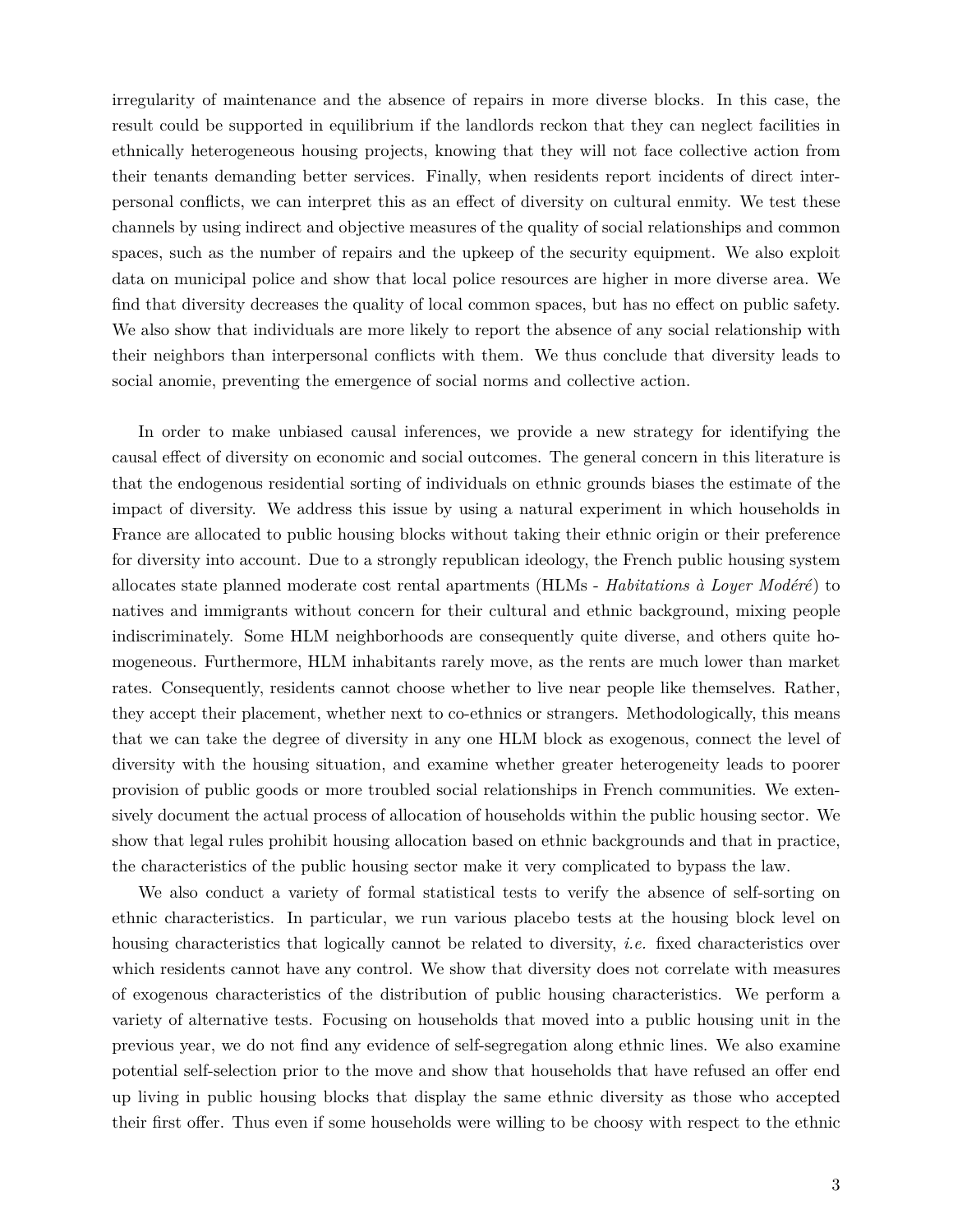composition of their neighborhoods, they cannot self-segregate in the public housing sector due to the allocation process and the tight supply constraints of dwellings.

Naturally, this paper is not the first one to try to overcome this identification issue. But other attempts to establish causality rely mainly on instrumental variables.2 However convincing the instruments might be, this strategy cannot overcome the concern as to whether the instruments fulfill the exclusion restriction and do not have a direct effect on public goods. For instance, Miguel (2004) and Miguel and Gugerty (2005) use the pre-colonial patterns of settlement as instruments, assuming that these variables have no direct impact on present-day ethnic relations. More recently Glennerster et al. (2013) have also relied on historical data of fractionalization as an instrument. But since past settlement patterns are likely to have at least some direct impact on present-day ethnic relations, the exclusion restriction might still be technically violated. Using a natural experiment with exogenous allocation of ethnic groups is thus an alternative strategy to deal with these traditional caveats. The paper which is the closest to ours is Dahlberg et al. (2012), which uses a nation-wide policy intervention program that exogenously placed refugees coming to Sweden across Swedish municipalities. However, their paper examines in-group bias in preferences for redistribution rather than the effect of diversity on local public goods and social relationships.

Our paper is related to the large literature on the effects of ethnic diversity on economic and social outcomes. In US cities, higher ethnic diversity has been found to be associated with lower social capital (Putnam, 2007; Alesina and La Ferrara, 2000, 2002), lower welfare spending (Luttmer, 2001), and poorer quality of public goods (Alesina et al., 1999). In Western Kenya, the greater the mixing of tribes, the less people have public spiritedness, and the lower the contributions to public goods (Miguel, 2004; Miguel and Gugerty, 2005). In cross-national surveys, diversity correlates with low growth in GDP and low quality of institutions (Easterly and Levine, 1997; Alesina et al., 2003). Alesina and Zhuravskaya (2011) show that islands of homogeneity amid a broadly diverse country do not decrease the negative effects of diversity on the quality of government.3 Theoretical contributions, in particular on ethnic conflicts, can be found in Caselli and Coleman (2013) and Esteban and Ray (2011). These findings are depressing, in a normative sense, for those who herald gains from diversity (Page, 2007); and depressing, in an empirical sense, as in our globalized world, local cultural diversity is increasingly common (Dancygier, 2010). However, the robustness of the relationship and the channels at work remain to be determined. Putnam (2007) is careful to underline that his data allow him only to claim short run correlation between diversity and trust.

<sup>&</sup>lt;sup>2</sup>In their seminal contribution to the literature, Alesina et al. (1999) provide a first attempt to deal with this endogeneity issue by collecting data at different levels of aggregation (cities, metropolitan areas and counties). Their assumption is that different levels of aggregation allow for the correction of the potential biases introduced by Tiebout sorting.

 $3$ The magnitude of the relationship between those outcomes and ethnic diversity is substantial. Putnam (2007) finds that the difference between living in a highly homogeneous city (Bismarck, North Dakota) and heterogeneous Los Angeles is as great as the difference between an area with a poverty rate of 7 percent and one with a poverty rate of 23 percent. Alesina et al. (1999) show that moving from complete homogeneity to complete heterogeneity is associated with a reduction in spending on roads by nine percentage points. Luttmer (2001) finds that interpersonal preferences based on negative exposure and racial group loyalty of recipients are associated with 33 percent of the cross-state variation in the support for welfare spending. Alesina et al. (2003) show that moving from perfect homogeneity to maximum heterogeneity would be associated with a reduction in a country's growth rate by two percentage points per year.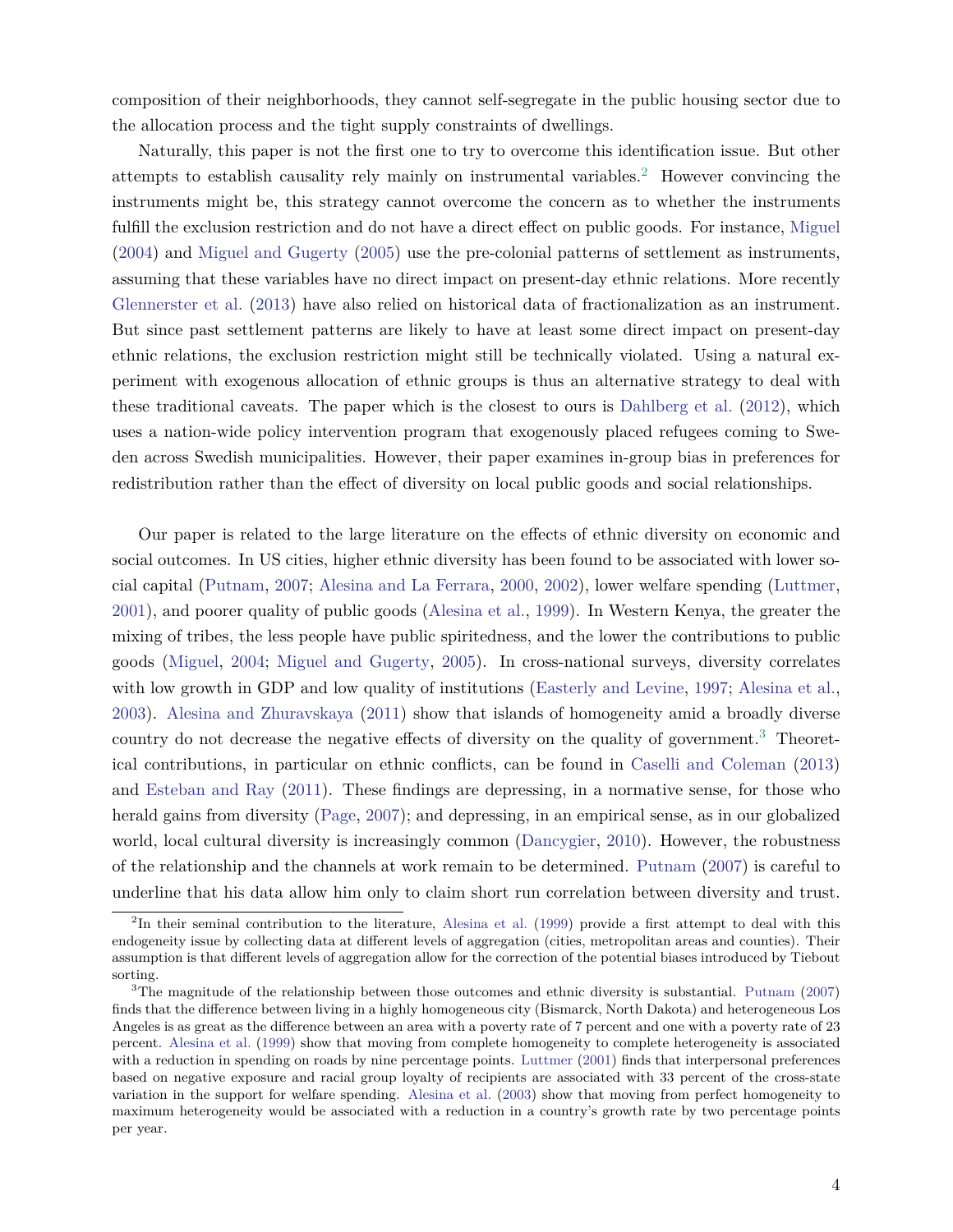Miguel (2004) finds no diversity impacts on local outcomes in Tanzania, a country in which the ruling authorities have sought to ameliorate ethnic cleavages by promoting a common language. Posner (2004) shows that changed electoral rules can create broader ethnic identities thereby reducing fragmentation. Dunning and Harrison (2010) show that inter-tribal polarization in Mali is reduced with cross-cutting cleavages. Glennerster et al. (2013) also argue that the presence of strong chiefs at the local level, although reinforcing the salience of ethnicity, translates into effective inter-ethnic cooperation.4 Finally, Alesina and La Ferrara (2005) document the potential positive effect of diversity on productivity through complementarity in skills.

Our paper is also incidentally related to empirical works examining neighborhood effects on social and economic outcomes. So far, the literature has mainly focused on the neighborhood effects on physical and mental health, economic self-sufficiency, risky and criminal behavior, or educational outcomes (see among many others Katz et al., 2001; Oreopoulos, 2003; Goux and Maurin, 2007; Kling et al., 2007). In particular, Katz et al. (2001) and subsequent contributions use the Moving to Opportunity program to estimate the externalities from neighbors. To avoid the problem of endogenous neighborhood selection, those authors use data from this randomized experiment in which some families living in high-poverty U.S. housing projects were offered housing vouchers to move to higher income areas. While our paper is not based on a randomized experiment, we also avoid the inferential issues of residential endogenous selection by using the exogenous spatial allocation of households with respect to ethnic characteristics. We enlarge the dimensions analyzed in this literature by looking at how immediate neighborhood diversity affects well-being and the quality of the local environment.

The remainder of this paper is organized as follows. Section 2 describes the data. Section 3 presents our identifying assumption on the absence of residential self-sorting in public housing: we document the allocation process in the French public housing market, providing institutional support for our assumption. We then demonstrate that at the block level, diversity does not correlate with measures of exogenous characteristics of the distribution of public housing characteristics. Section 4 shows our main results. We document the effects of ethnic diversity on residents' satisfaction with their housing conditions, local public goods quality and social relationships. We discuss the various dimensions and channels through which diversity might matter for households' well-being at the local level in Section 5. Section 6 provides robustness tests on the validity of self-reported outcomes. Section 7 concludes.

## **2 Presentation of the data**

#### **2.1 Data sets**

We rely on two representative French national surveys to estimate the relationship between ethnic diversity and the quality of public space within the housing block.<sup>5</sup> In each survey, we focus on the

<sup>4</sup>Varshney (2003) and Jha (2013) also show how local institutions can ameliorate communal violence in India.

<sup>&</sup>lt;sup>5</sup>A third survey, the Labor Force Survey, is used to perform some of the tests presented in the on-line appendix, and hence described in this appendix.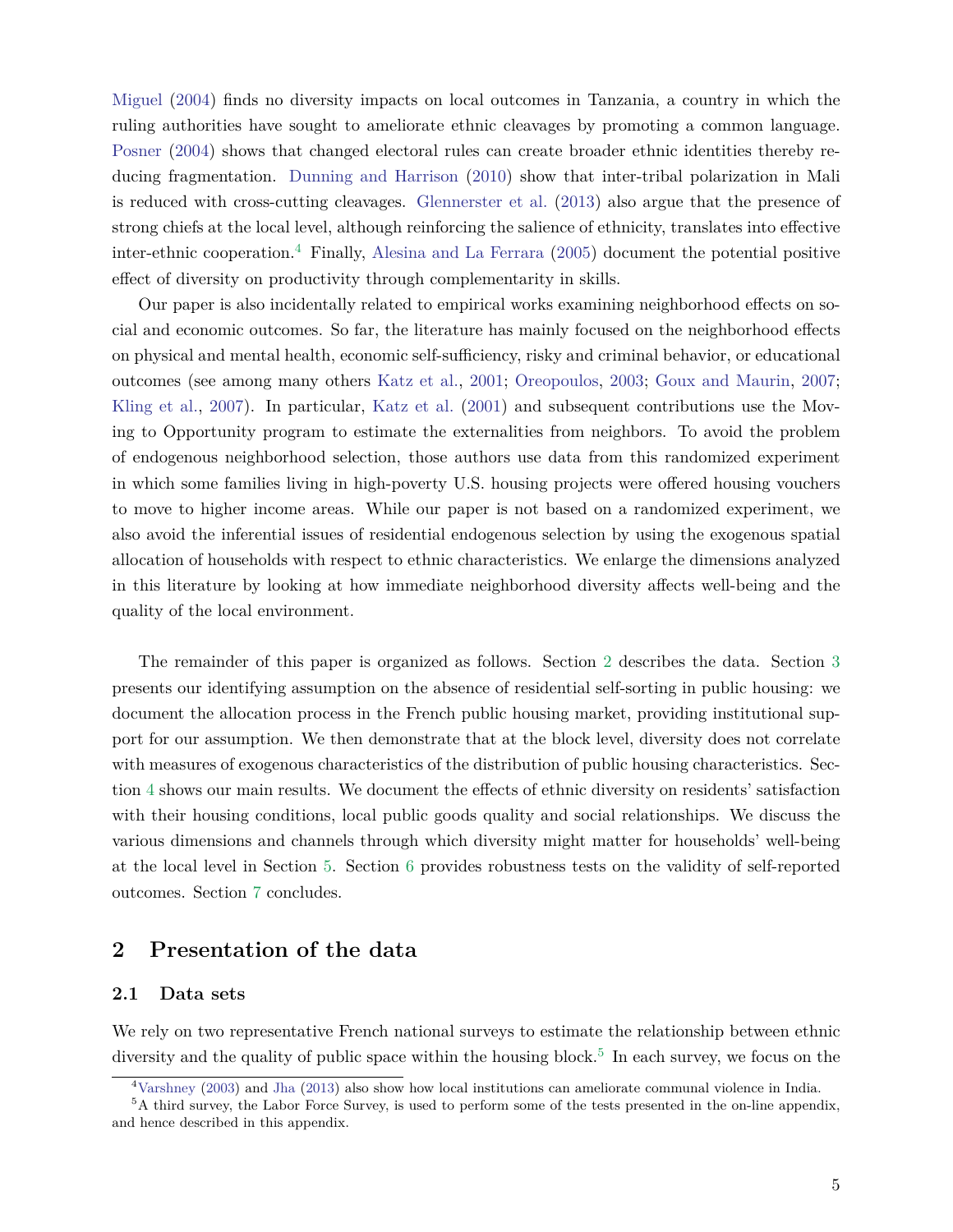sub-sample of public housing population in order to identify the causal effect of diversity and control for self-sorting. Our main data source is the French housing survey of 2002 (*Enquête Logement*, INSEE, hereafter HS), which provides detailed information on the intensity and quality of social relationships with neighbors and on the quality of local public spaces, ranging from vandalism in the common areas, to housing quality and conflicts in the neighborhood. The HS also reports detailed information about the ethnic, economic and social backgrounds of surveyed households.6 The 2002 wave of the HS surveys more than 32,000 households, out of which about 16 percent live in the public housing sector. Our sample thus contains 5,189 observations (households) living in about 2,500 different blocks. The sampling of the HS is such that all the individuals living in a given block are not systematically surveyed and are randomly drawn instead. Therefore, we cannot compute any representative measure of block-level characteristics (in particular, diversity) using the HS data. We overcome this concern by using a second database, the 1999 French Population Census, which is an exhaustive survey covering the entire population living in France. Each HS sample is drawn from the most recent Census and the geographical units of the HS are a subsample of those of the census. There are on average 2,895 blocks with public housing tenants per *département* in the census (the median number is 741). The mean (respectively median) number of public housing tenants in these blocks is 18.4 (respectively 8). The census provides variables such as birth country or nationality at birth, from which we compute a representative measure of diversity at the housing block level, which we are then able to match with the corresponding housing block in the HS. The census also provides some information about buildings characteristics that will be used in Section 3.2 to test our identifying assumption.

#### **2.2 Fractionalization indexes and sample characteristics**

We measure ethnic diversity with the standard fractionalization index (hereafter *DIV* ) used in the literature (e.g. Alesina et al. (2003) for a detailed description).<sup>7</sup> This index reflects the probability that two randomly drawn individuals from a given population belong to different groups (previous studies looked at ethno-linguistic or religious groups, while we focus on diversity in terms of national origins). More formally, the basic fractionalization index is computed as one minus the Herfindahl index of group shares:<sup>8</sup>

$$
DIV_l = \sum_{i=1}^{i=N} s_{il} (1 - s_{il}) = 1 - \sum_{i=1}^{i=N} s_{il}^2
$$
\n(1)

where  $s_{il}$  is the share of group *i* (*i*=1, ..., *N*) in area *l*. If the population living in area *l* is fully homogeneous,  $DIV<sub>l</sub>$  equals 0 and it converges to 1 as the population heterogeneity increases. Note that *DIV<sup>l</sup>* can increase for two reasons: it will increase with the number of groups, and it will increase the more equal the size of the groups. As mentioned above, the census provides information about the country of birth and the nationality at birth of individuals, allowing us to construct two different measures of diversity. In the remainder of the paper, we focus on diversity

<sup>&</sup>lt;sup>6</sup>Some of the key variables for our study are not public. The French Statistical Institute (INSEE) made their access possible as part of a convention between the INSEE and Sciences Po. We were required to make use of the "sensitive" data within the confines of the INSEE.

<sup>7</sup>We have also tried alternative indices such as polarization indicators, yielding similar results.

<sup>&</sup>lt;sup>8</sup>These groups can be defined *inter alia* by ethnicity, language, nationality or country of origin.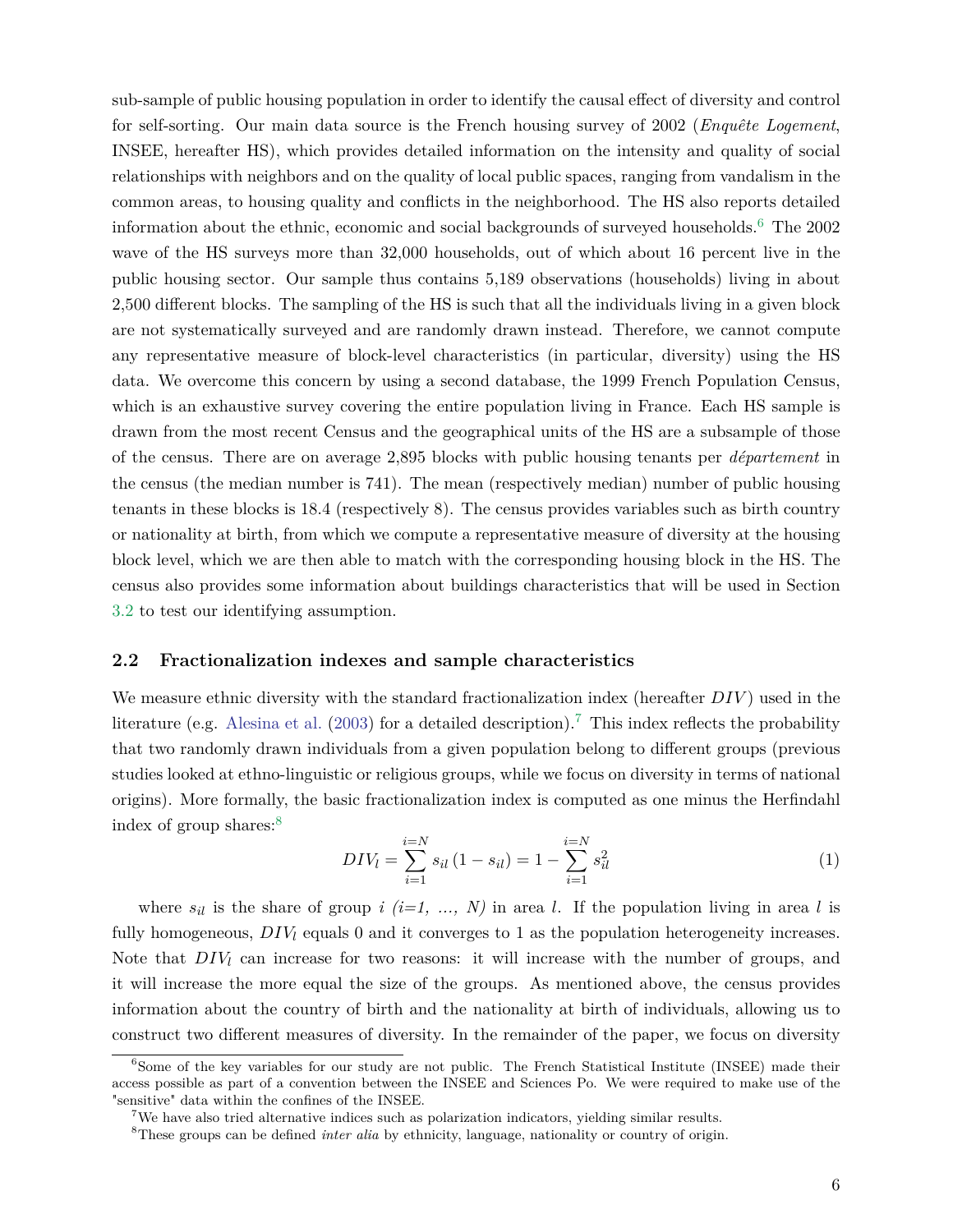by nationality at birth, computed at the block level. The distribution of diversity faced by tenants living in public housing blocks is presented in Table A.1 (Appendix A). The average public housing tenant surveyed in the 1999 Census lives in a block with 28 percent of diversity. After matching this measure of diversity to the corresponding public housing blocks in the HS, we obtain that the average public housing tenant lives in a block with 25 percent of diversity. The highest level of diversity observed in a public housing block is 87.5 percent in the Census and 80.2 percent in the HS.

Table A.2 (Appendix A) presents the main socio-demographic characteristics of the public housing sample from the 2002 Housing Survey. Foreigners (or immigrants) are over-represented in the public housing population compared to the private housing population. Public housing neighborhoods are also characterized by a poor socio-economic environment, where individuals have low education levels and earn low incomes: around one third of adults have no diploma at all, and the share of individuals having achieved graduate studies is 12 percent, less than half the corresponding share in the private housing sector. The bottom of Table A.2 also reports some characteristics of the living environment of the surveyed public housing families: slightly more than half of households live in buildings built between 1949 and 1974, and the average household lives in a block where there is a 22 percent unemployment rate, more than twice as large as the national average in 1999, the year in which the block unemployment rate was computed.

### **3 The exogeneity of diversity in the public housing sector**

This section addresses the main identification issue raised by the estimation of the causal impact of ethnic diversity on social interactions and the quality of public goods. The issue, common to all the literature on ethnic diversity, is that fractionalization presents a high risk of endogeneity. Individuals generally tend to self segregate: they prefer forming links with others like themselves, with whom they share common interests, and in particular people of the same ethnicity or the same social background.<sup>9</sup> If people can choose the area where they live, diversity would be an outcome of strategic choices, and attempts at measuring the effects of diversity would be confounded. If all people would rather move into neighborhoods where people are similar to themselves, and richer people could better afford to move, we would observe a (spurious) relationship of diversity and wealth. But if wealthy families that live in diverse settings are those that have a taste for diversity, the true effect of diversity on social outcomes would be an underestimate. Therefore, the level of diversity of the neighborhoods is probably endogenous and any estimates on the implications of diversity will be biased.<sup>10</sup>

To identify the effect of ethnic diversity, one must therefore study individuals who are assigned to their place of residence without consideration of ethnic characteristics. The purpose of this section is to bring forth evidence that spatial allocation of households across public housing blocks in France can be considered as exogenous with respect to ethnic characteristics due to French regulation.

<sup>9</sup>Self-sorting is most typically based on race or ethnicity.

 $10$ Combes et al. (2012) use customer discrimination theory to show that landlords will tend to discriminate against ethnic minorities when renting their apartment, bringing new evidence as to why any causal claim of ethnic diversity on public goods in the private housing market would be biased.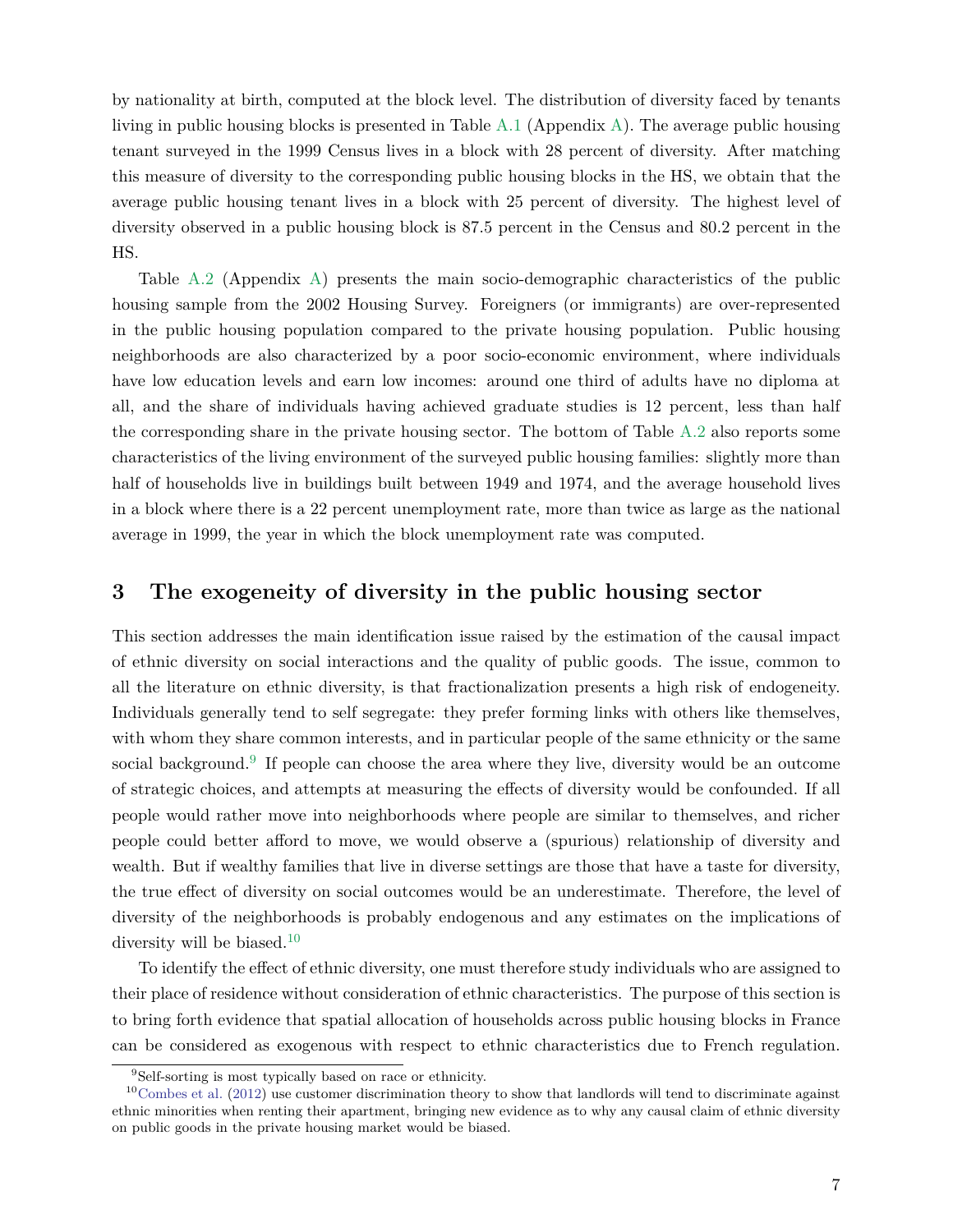Naturally, the sample of households that apply for public housing dwellings is endogenous with respect to economic, social or cultural characteristics. But among the pool of selected households, we show that their spatial allocation across the public housing blocks of a given *département* is exogenous with respect to their ethnic characteristics, conditional on their other characteristics.

Note that the mere fact of working at the block level already decreases the extent of endogenous sorting. First, although households can generally choose the neighborhood in which they move, they may not be able to select a particular block in this selected neighborhood. Second, while it is possible to have an idea of the socio-economic and demographic characteristics of a given neighborhood, it is much more difficult to observe such characteristics in a specific block prior to moving. Bayer et al. (2008) rely on this key assumption and provide empirical evidence that individuals' characteristics are not correlated within blocks. We present a more formal discussion and a statistical test of the exogeneity of the allocation process with respect to ethnic characteristics below.

#### **3.1 An ethnically-blind allocation process built into law**

We first document the actual process of allocation of households across public housing dwellings. This gives a legal basis to our identifying assumption of the absence of self-sorting on ethnic characteristics in the public housing sector.<sup>11</sup> In France, the only eligibility requirements for admittance into the public housing sector are to be legally living in France (as a French citizen or migrant with a valid residence permit) and to be living under a certain threshold of income per equivalent household member.<sup>12</sup> This income ceiling is rather high: in 2009, this threshold was between 36,748 and 50,999 euros per year for a four-person family, depending on the region of residence (the upper figure being nearly 3,000 euros higher than the average disposable income of four-person households in 2007). Using the 2002 Housing Survey data, Jacquot (2007) estimates that given their income, between two thirds and four fifths of households living in continental France could apply for a public housing unit. As a consequence, the population eligible for public housing is about three times as large as the available space in vacant dwellings. Due to the boom in housing prices in the private sector during the mid-90s and the 2000s, the public housing market became even more attractive, luring new categories of people who could no longer afford to live in the private housing market. This inflow increased further the applicants-to vacant units ratio. This implies that other criteria must be taken into account in the selection process. First, household size is considered to ensure a suitable match with the characteristics of vacant dwellings. More importantly, the degree of emergency of the application is taken into account. To administer this, five priority criteria are defined by law at the national level to ensure that vacant housing will first be attributed to households with obvious social difficulties: those in which there is a mentally or physically disabled person; those living in precarious or hazardous shelters due to financial constraints; those living in

<sup>&</sup>lt;sup>11</sup>The process of allocation across public housing blocks in France was mainly inspired by theories from Le Corbusier (1887-1965). Le Corbusier insisted that France must avoid the homogeneous ghettos of the urban landscapes elsewhere, and should therefore allocate housing blind to ethnicity, not permitting family networks to grow within housing establishments. These ideas were translated into state regulation (Bernardot, 2008).

 $12$ To compute the income per equivalent household member, the French statistical institute weights each household member as follows: 1 for the first adult, 0.5 for any other person of 14 years old or older, and 0.3 for any other person younger than 14 years old.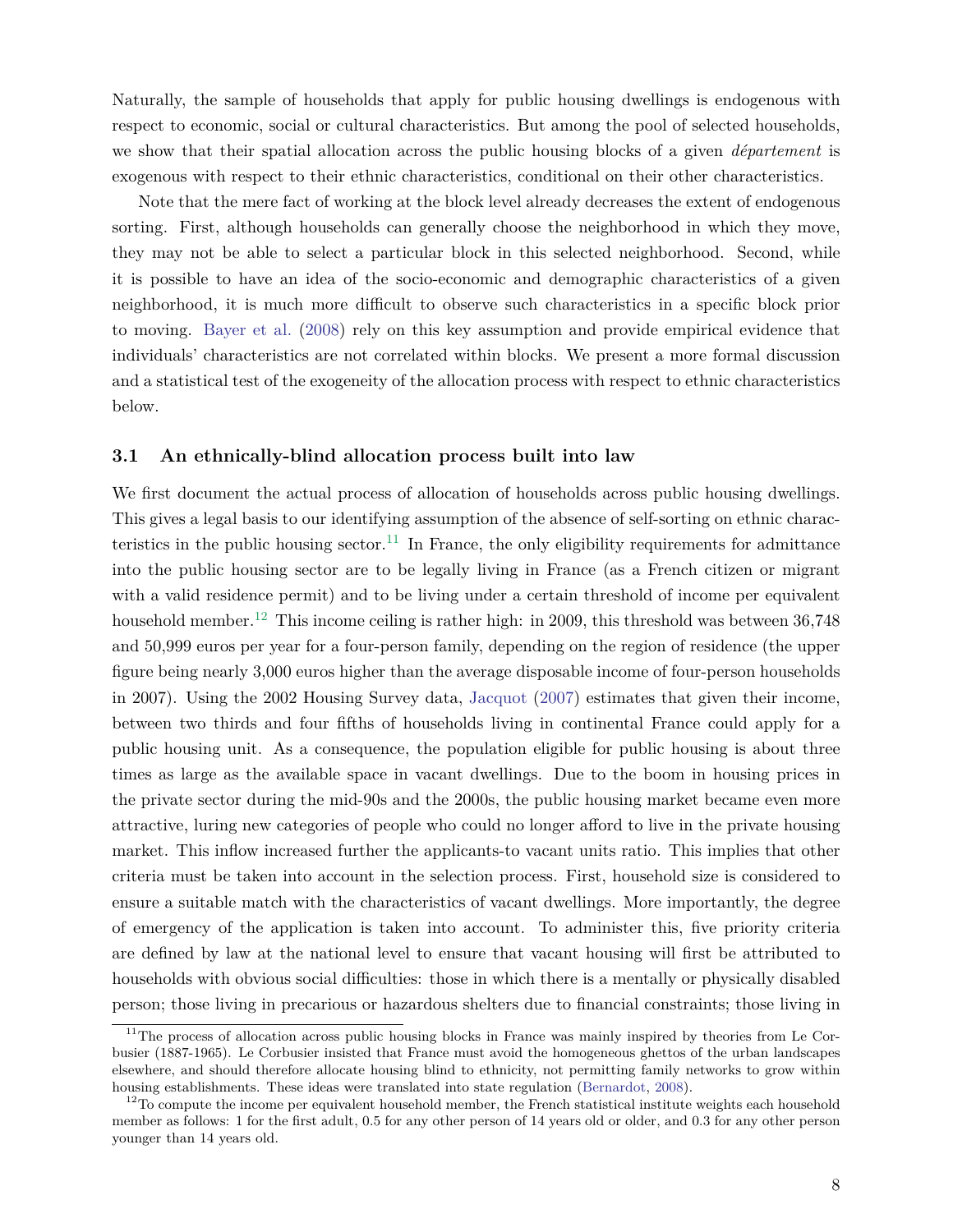a temporary accommodation; individuals living in a precarious shelter who recently found a job after a long unemployment spell; and spouse-abused individuals.<sup>13</sup>

To get on the queue for a housing unit, households submit a [form](https://www.formulaires.modernisation.gouv.fr/gf/cerfa_14069.do) containing the following information: name, date of birth, family situation, employment status, resources of the household, reasons for applying to the public housing sector (currently or soon to be homeless, or reasons related to a health situation, family situation, job situation, inappropriate current housing, or unpleasant environment), type of housing looked for, whether the applicant is disabled and whether this is the first application. It is important to stress the fact that the application form contains very limited information about the ethnicity of the applicants: they only need to inform about their nationality, which is limited to three possible categories (French, European Union, or non European Union).

Entering a public housing unit results in the cancellation (*radiation*) of the application. Therefore, when public housing tenants want to move to another public housing unit, they have to go through the same whole procedure as if this were the first demand, and are given a new application number. The application form is the same for everyone, independently of whether the household is already a public housing tenant or not, and simply includes a box indicating whether the current unit is in a public housing or not. Since both public-housing and private-housing applicants go in the same pool of applicants, the same criteria apply: resources, family structure, and the five priority criteria (although the criteria of living in a precarious shelter or in a temporary accommodation are unlikely to apply for applicants already living in the public housing sector).

We now document the selection process of the applicants. The commissions in charge of allocating households to vacant public housing dwellings are held at the *département* level (or at the city level in the case of Paris which is both a city and a *département* due to its size).<sup>14</sup> Their composition is regulated by law: a commission includes six members of the public housing offices board, a representative of associations promoting integration and housing for disadvantaged people,  $^{15}$  mayors of the municipalities in which vacant housings are to be allocated, and a representative of any association defending tenants' rights. An additional *département* representative may be part of the commission. For each vacant housing unit, at least three households must be considered by the commissioners, who finally decide which household will be allocated to the vacant housing unit considered, according to the eligibility and priority criteria detailed above. Other criteria such as the number of children in the household are also taken into account in order to allocate suitable dwellings.16

<sup>13</sup>Article L441-1 of law relative to construction and housing *- Code pour la Construction et l'Habitat*

<sup>14</sup>Continental France is divided into 22 large administrative areas, called *régions* (regions henceforth), and into 96 smaller administrative areas, called *départements*. Each *département* is hence a subdivision of a region, and several *départements* can belong to the same region. Each *département* is administered by an elected General Council (*Conseil Général*) and its President, whose main areas of responsibility include the management of a number of social and welfare programs, primary and secondary schools, buildings and technical staff, local roads, rural buses, and municipal infrastructure.

<sup>15</sup>These associations are officially approved by the administrative head of the *département*, the *préfet*.

<sup>16</sup>Public housing allocation in Paris serves as a useful concrete example. We draw on the official audit of *Observatoire du Logement et de l'Habitat de Paris* (Observatoire, 2011). Paris is a special case as it is, due to its size, a *département* as well as a city. The application form, the commission, and the allocation process thus take place in Paris, at the city level. As of January 2010, there were 186,017 public housing dwellings in Paris. Public housing buildings are scattered across all Parisian areas, with a high concentration (69 percent) in six districts (the 13th, 14th, 15th, 18th, 19th and 20th *arrondissements*). Within Paris, 48.7 percent of households are under the income ceiling and could be theoretically eligible. In practice, only households with very modest incomes apply (71 percent have an income lower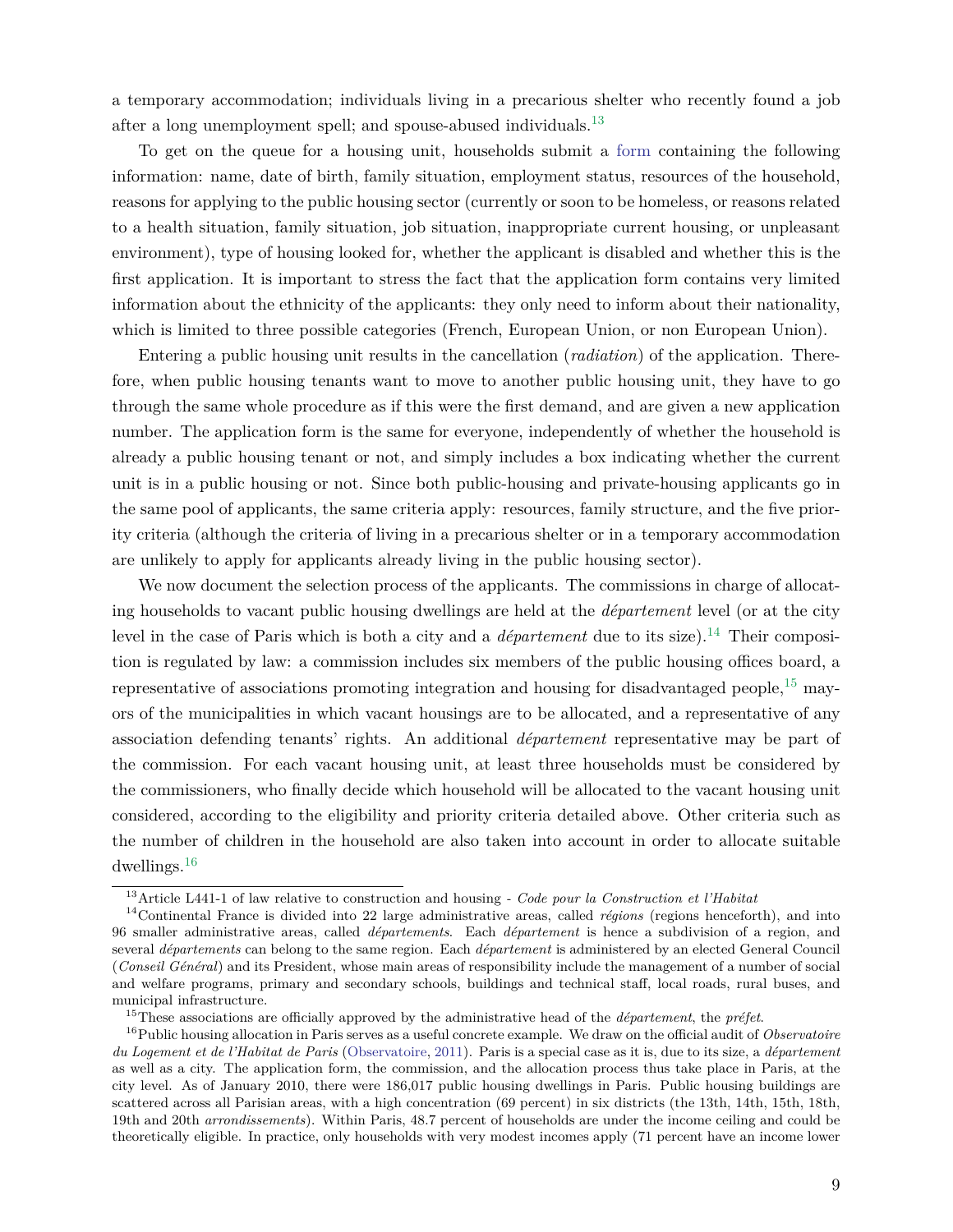With the allocation process regulated by legal rules at the national level, it seems unlikely that households can be allocated according to their origin. The main concern of the commissions is to favor socially endangered households, as shown by the priority criteria. Finally and most importantly perhaps, any decision based on the origin of an applicant, i.e. discriminating on this basis, is prohibited in France. Public housing offices are regularly audited: if evidence of discrimination is detected, they are judged and punished accordingly. This is why the lawyers Rouquette and Lipietz (1991) stress that the rules of allocation of public housing units that prohibit "localism", and the high administrative barriers that effectively prevent exchanges of lodgings except for changing spatial needs of families, make the allocation of public housing units largely exogenous with respect to the ethnic origins of the applicants.

Despite this legal process of allocation, one might still be worried about the possibility of selfsorting of households that refuse the residential allocation proposed by the commission. In theory, households can refuse up to three offers. However, self-sorting, especially on ethnic characteristics, seems unlikely to be a common practice.<sup>17</sup> Residential mobility within the public housing sector is very low, due to the strong shortage of vacant public housing dwellings. This makes it unlikely that the selected households could be really picky about the diversity of their neighborhood (see the study by Simon, 2003). Moreover, rents are considerably lower in public housing than in private housing, increasing the opportunity cost of moving, and assuring low turnover: the mobility rate in the public housing sector is even lower than for recent owners. Using data from the 2002 Housing Survey, Debrand and Taffin (2005) give precise measures of the 2002 annual mobility rates: it amounted to 10.3 percent for new owners, to 15.9 percent for tenants in the private housing sector, but only to 9.9 percent for tenants in the public housing sector. While 9.9 percent may seem high, we show that when households move in a public housing block, they almost never achieve a placement in a less diverse setting (this is reported in the first section of the on-line appendix devoted to further tests of the identifying assumption). A corollary of subsidized rents and low mobility is low vacancy rates. Around 2.75 percent of public housing units were vacant (1.75 percent for vacancies of more than three months) in the early 2000s as reported by the 2002 HS and the Social Union for Housing (*[Union Sociale pour l'Habitat](http://www.union-habitat.org/)*) in its [2011 annual report.](http://www.union-habitat.org/sites/default/files/Donn�es statistiques 2011.pdf) In comparison, the vacancy rate for all types of housing units, public and private alike was 7.9 percent during this period.

than the minimum ceiling for all France, equivalent to 2,345 euros per month for a household with two children). On the 31st of December 2010, there were 121,937 ongoing applications, to be compared with 12,500 public housing units allocated over the year 2010. The breakdown of the households that were granted a public housing unit in 2010 is the following. 67.7 percent came from precarious housing, 28.8 percent came from the private rental sector, and 2.3 percent came from the public housing sector. In the latter case, those are people who moved for larger space following an increase in their household size (only 12 percent of the public housing dwellings have more than three rooms). The mobility rate (defined as the ratio of new entrants over the total number of public housing dwellings) is particularly low: it reaches 5.5 percent in 2010. It is formally possible to indicate a precise neighborhood in the application form, but in practice, very few applicants (6.6 percent) do provide this information. More than half of the 121,937 applicants (52.9 percent) did not mention any particular area at all, probably due to the fear of being rejected on this ground. Among those who indicated an area of preference, 91.2 percent mentioned the area where they were already living.

<sup>&</sup>lt;sup>17</sup>In practice, the share of households refusing a public housing offer is not negligible, but we show that such behavior does not reflect selection based on preferences for or against diversity. See Section 1.3 of the online appendix.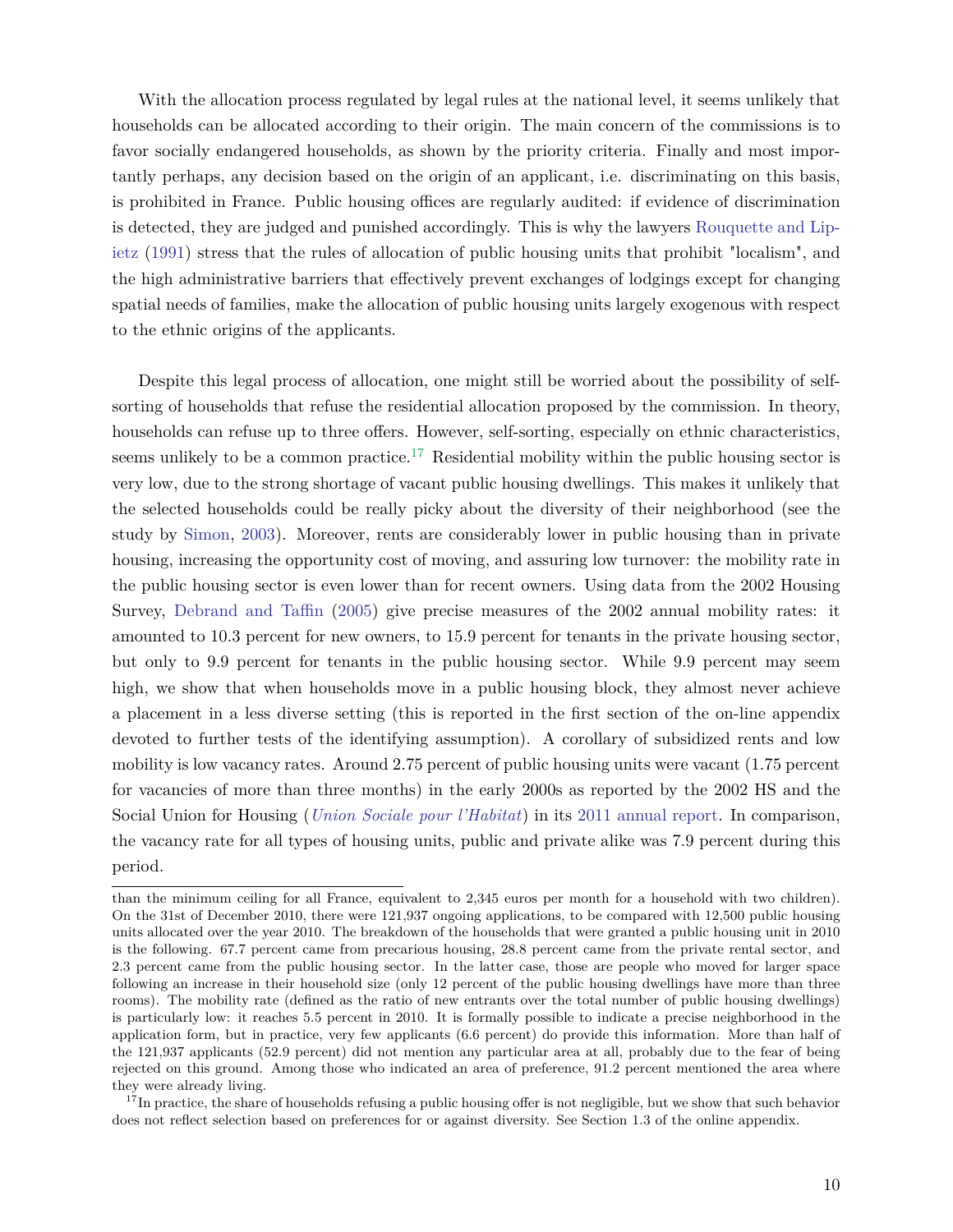This has obvious implications for waiting time. The Paris Region Public Housing Office [\(DRIHL\)](http://www.drihl.ile-de-france.developpement-durable.gouv.fr) provides information on the average waiting time in the *départements* of this region. In Paris, the average waiting time is 6 years for a one-room flat, 9 years for a two-room or three-room flat and 10 years for a flat of more than 4 rooms. In the Hauts de Seine *département* (south-west of Paris), the average waiting time is 4 years, taking all types of flats together. The corresponding figure for the other *départements* of the Paris region (Seine Saint Denis, Val de Marne, Seine et Marne, Yvelines, Essonne and Val d'Oise) is 3 years. The Q&A section of this website also indicates that "if you refuse an offer that is adapted to your situation, you will probably not get another offer before a long time period." Importantly, for persons engaged in an emergency process in order to get a public housing unit due to unfavorable living conditions, refusing a proposal excludes them from the emergency procedure. Corroborating anecdotal evidence beyond the Paris region comes from information gathered by the *[Journal du Dimanche](http://www.lejdd.fr/Societe/Social/La-grande-pagaille-du-logement-social-en-France-645151)* (a generalist weekly French newspaper) in December 2013. It requested from 15 cities for the average waiting time to get a public housing unit there. The article reveals that "people already living in public housing often wait more than others," as is explicitly indicated in the response forms from Lyon, Lille and Nantes. For instance, in Nantes (the only city providing precise figures), public-housing tenants wait on average 34.7 months versus 21.2 months for the first-time applicants.

All of these considerations imply that households seeking public housing have very limited control over the precise place where they will be located, or of the degree of diversity within the block to which they will be assigned. This gives some initial support to our assumption that the distribution of households across public housing blocks is blind to households' ethnic characteristics and to their preferences for diversity.

#### **3.2 Test of the exogeneity of diversity in public housing blocks**

We now provide a more formal statistical test for our identifying assumption: we test whether, at the level of the block, diversity correlates with measures of the distribution of exogenous public housing buildings characteristics. We focus on building characteristics that are fixed in the sense that residents have no control over them. This strategy is very intuitive: if the assignments are random, then knowing the fixed characteristics of the block should reveal nothing about block-level diversity. More specifically, we run the following regression:

$$
DIV_l = \alpha + \beta_1 Z_l + \text{FEmunic} + \varepsilon_l \tag{2}
$$

where  $Z_l$  are the exogenous characteristics of public housing in each block *l*. The correlation between these characteristics and block-level diversity (*DIVl*) is measured conditionally on municipality fixed effects (FEmunic), which are the smallest geographic level after housing blocks that we can control for (France is divided into more than 36,000 municipalities). We use the 1999 Census data to measure the following buildings' characteristics, representative at the block-level: the share of buildings with an elevator, the share of buildings with a sewage system and the median number of apartments per building. One may *a priori* think that the median date of construction of the buildings, or any block characteristic related to a building's age, could be considered as fixed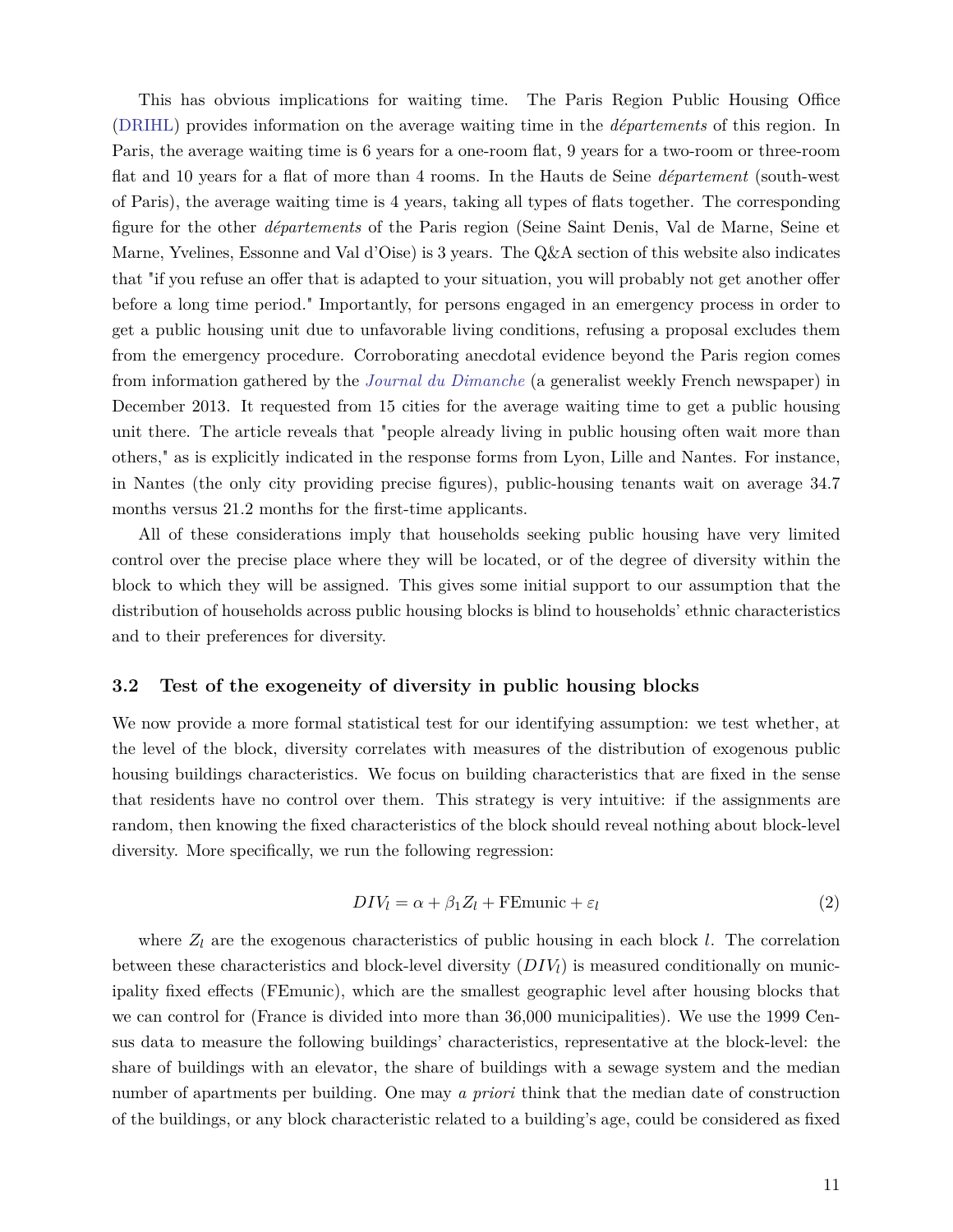characteristics. The age of the building is actually highly correlated with the waves of immigration and therefore with diversity, as we discuss at the end of this section. For this reason, note upfront that we do not perform the proposed test on variables related to a building's construction date, but that we use building age as a control variable in the main regressions of the paper. The regressions are run on the 2,492 blocks for which we observe public housing buildings in the Housing Survey.

The results of this test are presented in Table 1. Columns 1 to 3 show the coefficients associated with each characteristic in separate regressions. All the characteristics are then included at once in column 4. The F-test for the null hypothesis  $\beta_1 = 0$  cannot be rejected at the 1 percent level for all coefficients of the three fixed characteristics that are expected to be totally unrelated to *DIV* . This simple test is in line with the idea that the public housing offices allocate dwellings to households without taking their origins into account, hence supporting our assumption of exogeneity of diversity in the public housing sector.

As mentioned above, any block characteristics related to buildings age could have been considered as a fixed characteristic over which residents do not have control, if it was not highly correlated with the various waves of immigration. The oldest and first public housing units were built before World War II to welcome both native French workers and immigrants from Southern Europe (Italy and Spain in particular). The vast majority of public housing structures were built post World War II to welcome native French leaving the agricultural sector as they moved to industrial agglomerations. Shortly thereafter, these new structures housed the very large inflows of immigration from the Maghreb that took place between 1950 (post-war reconstruction period) and 1974 to help boost this industrial development. After 1974, the French government decided to reduce immigration drastically, limiting it to family reunification. Since mobility rates are almost nil in public housing, the ethnic composition is largely shaped by those various immigration waves. From the HS survey, we do observe a peak in the level of diversity in public housing buildings built between 1949 and 1974.18 Therefore, when we regress block diversity on block characteristics related to the age of the buildings (median date of construction or share of buildings constructed after 1974), we unsurprisingly obtain a significantly negative coefficient. Yet, as explained, this does not come as a contradiction to our assumption. In addition, when we replicate the regression of column 4, controlling for the median date of construction, the p-value for the F-test of joint significance of the three fixed characteristics considered above is larger than 0.7, as reported in column 5. This suggests that diversity in the public housing sector is exogenous conditional on the age of the building, which is therefore a key variable to be included in our analysis.

Our identifying assumption is supported by a variety of alternative tests presented in Section 1 of the on-line appendix, and that we briefly summarize here. First, we run additional placebo tests but at the individual level. We estimate the effect of *DIV<sup>l</sup>* on individual outcome variables that logically cannot be related to diversity, such as the perception of the quality of public goods that are financed and managed at a more aggregate level (e.g. by the municipality) rather than locally by the public housing offices. Likewise, we find that the *DIV<sup>l</sup>* coefficient is not statistically

<sup>&</sup>lt;sup>18</sup>The average level of diversity is 22 percent for buildings constructed before 1948, 28 percent for buildings constructed between 1949 and 1974, and then continuously declining from .20 for buildings built between 1975 and 1981 to .15 for those built after 1999.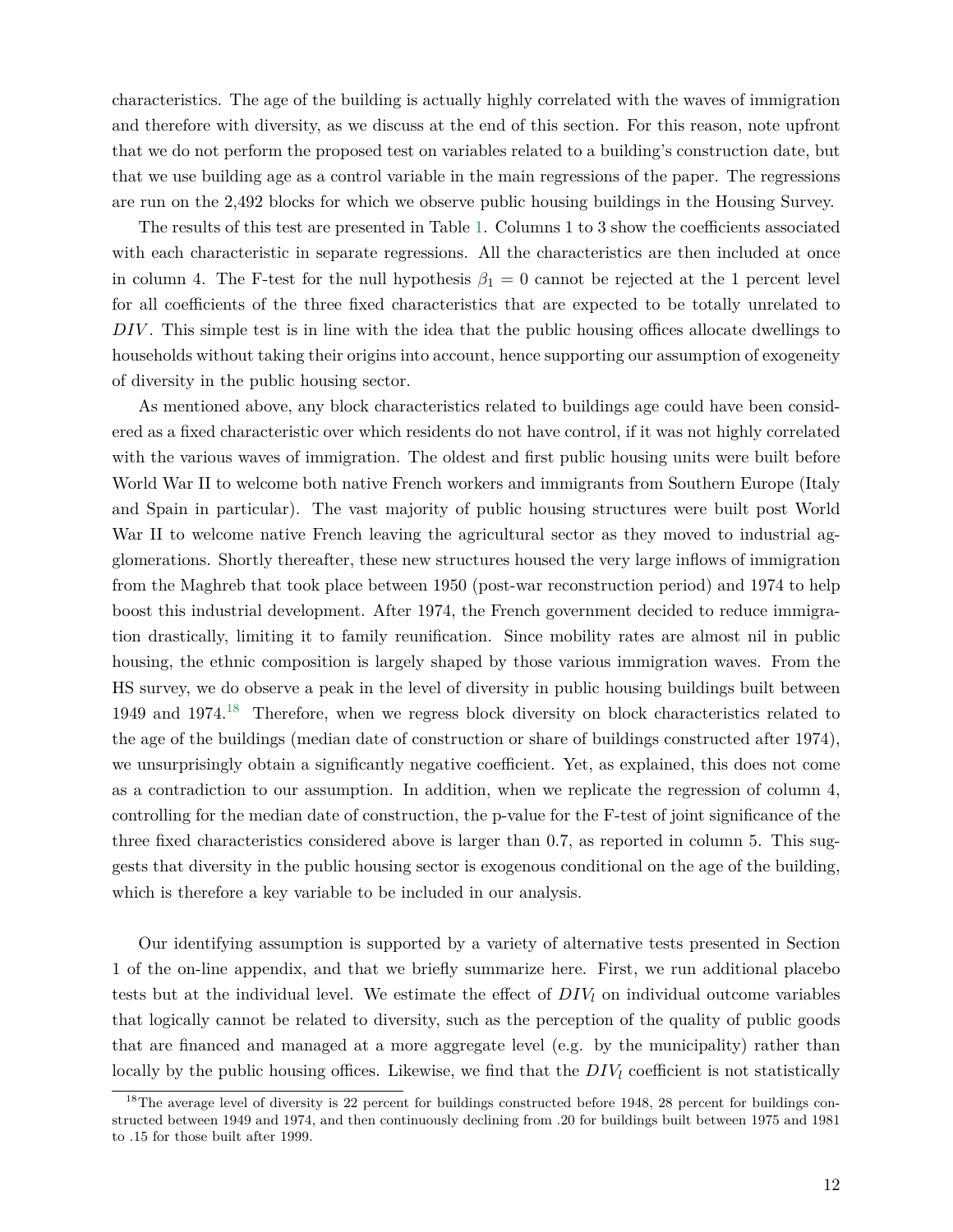significantly different from zero for those outcomes (section 1.1). Second, we test the exogeneity of the different steps in the allocation process during the application and the refusal decision process. We show the absence of any self-sorting along ethnic lines focusing on movers into public housing blocks (section 1.2). Since self-selection could still occur prior to the move, we also focus on households that have refused a public housing dwelling offer. We show that households having declined an offer end up living in public housing blocks that display the same level of diversity as those who directly accepted their first offer. Thus even if households try to be choosy with respect to the ethnic composition of their neighborhoods, they eventually do not self-segregate in the public housing sector due to the allocation process and the tight supply constraints of dwellings (section 1.3). Finally, we compare the observed distribution of diversity across blocks within each *département* with a randomly simulated distribution of households, and find that the equality between the two distributions cannot be rejected in most *départements*, supporting further our identification assumption (section 1.4). To sum up, all those tests point in the direction of diversity being exogenous in the public housing sector.

### **4 Analysis**

#### **4.1 Specification**

This section estimates the impact of diversity on social relationships and public goods at the local housing block level. We identify the causal impact of diversity by focusing on the public housing sector where households are exogenously allocated with respect to ethnic characteristics. Let *j*, *k* and *l* indicate respectively households, buildings and blocks. For each outcome, we estimate the following equation:

$$
Y_k = \alpha + DIV_l \beta + X_j \gamma + Z_k \delta + W_l \mu + FEmunic + \varepsilon_{jkl}
$$
\n<sup>(3)</sup>

where  $Y_k$  denotes the housing outcome we are interested in, as stated by household *j* living in building *k* and block *l*. Most of the outcomes we consider pertain to the building, but some of them refer to the neighborhood (in which case we consider a *Yl*). *DIV<sup>l</sup>* is the level of ethnic diversity in the block,  $X_j$  is a vector of household characteristics,  $Z_k$  a vector of building characteristics and  $W_l$  a vector of socio-economic characteristics of the block.<sup>19</sup>

The vector of controls includes first the household characteristics that are related to the selection criteria into the public housing sector  $(X_i)$ , in particular household size and (log) household income per member.<sup>20</sup> Second, we control for block level characteristics  $Z_k$  that could be confounding factors and be spuriously correlated with *DIV<sup>l</sup>* . This includes the date of construction of the building (in six categories), since it might be a strong predictor of housing quality and explain part of the degradations observed. But this variable is also spuriously correlated with diversity since

 $19$ Section 4 of the online Appendix tests the robustness of our results to alternative specifications. First, we control for ethnic group shares in addition to fractionalization. Second, we try using an alternative measure of diversity based on a proxy for French speaking. Our main results remain unchanged in both cases.

 $^{20}$ We have tested alternative specifications including age, gender, education, employment status and nationality of the household head since those characteristics could also influence the opinion on housing conditions. Yet these variables have a very limited explanatory power and do not change our main results.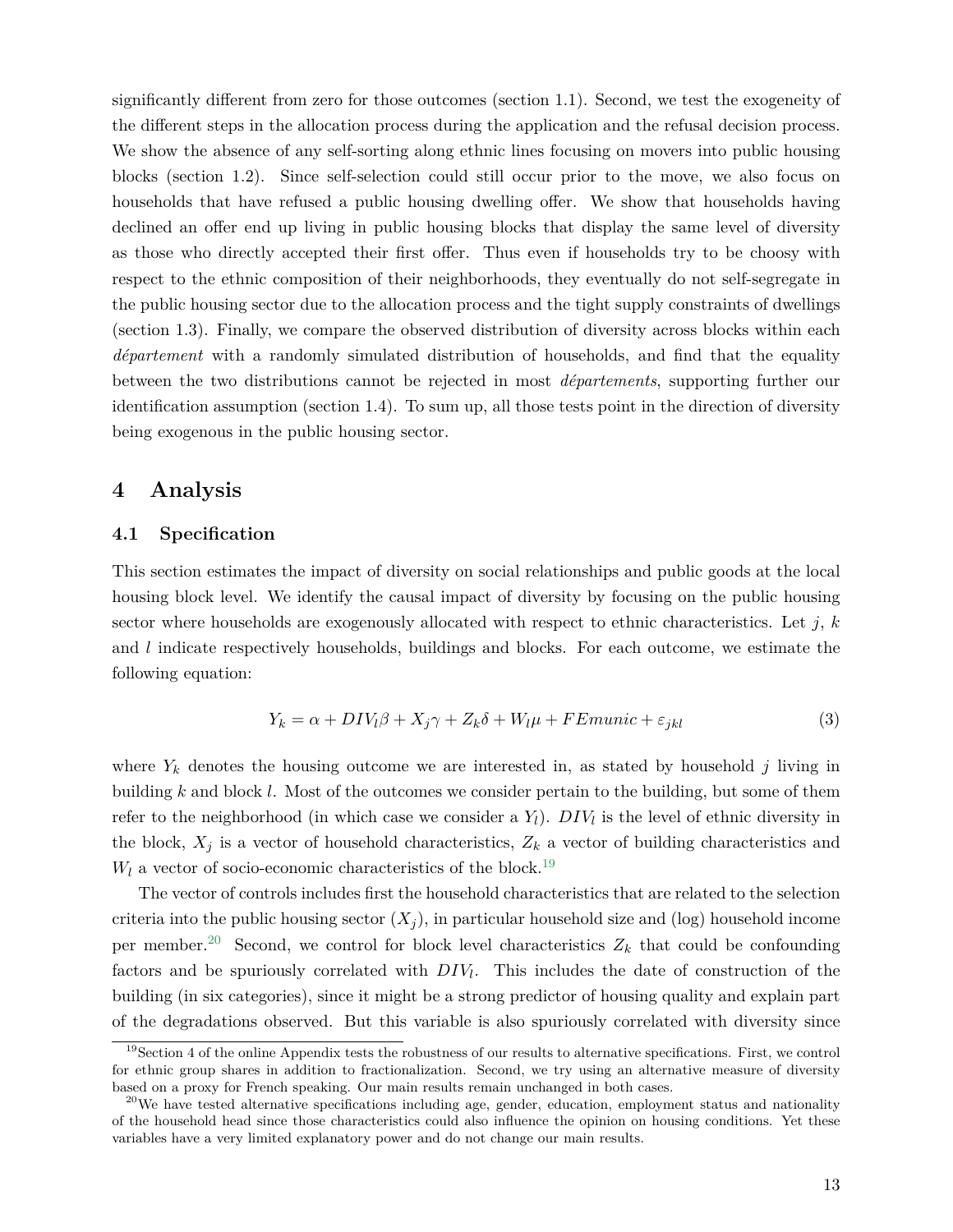it captures the different immigration cohorts, as suggested by the results presented in section 3.2. Third, we add two variables to control for the social and economic background of the neigborhood  $(W_l)$ . One is a detailed classification in 27 categories of the socio-economic environment of each neighborhood, constructed by Tabard (2002) from the INSEE. This classification characterizes each neighborhood according to the socio-economic category and the occupation of all male inhabitants. We use the classification that was built using the 1999 census data. This is the most detailed variable available in French national surveys to capture the socio-economic background of a neighborhood. Indeed, an important issue is whether the degree of fractionalization is picking up various dimensions of the environment where people are living, including the extent of inequality and the unemployment rate or the socio-economic background of the neighborhood (Alesina and La Ferrara, 2002). The other is block unemployment rate (computed using the 1999 Census) since this is a potential confounding factor for explaining criminality and other socio-economic outcomes, as shown by Hémet (2013) and Fougère et al. (2009). Finally, all the regressions include municipality fixed effects, which is the smallest geographic level after housing blocks that we can control for in French national databases. They correspond to *arrondissements* in large cities (Paris, Lyon and Marseille), and are otherwise small cities. All results derive from OLS estimates, with robust standard errors clustered at the housing block level.<sup>21</sup>

#### **4.2 The various effects of diversity**

The HS covers a large variety of questions documenting housing conditions, from social relationships with neighbors to the quality of the housing environment. Table 2 reports the descriptive statistics of our main outcomes of interest. To organize the discussion, we distinguish three main dimensions: (a) the neglect or voluntary degradations that are directly under the control of the tenants, *i.e.* for which they can be held responsible, (b) the poor quality of basic housing facilities that are under the control of the public housing offices (the landlords), due to a lack of maintenance and repairs and (c) public safety outcomes such as personal aggression and robberies, reflecting interpersonal or inter-ethnic conflict. We have also run an exploratory factor analysis that yields similar, if not identical, categories. The results obtained with the three indices resulting from factor analysis are reported in section 1 of the online Appendix.

The first dimension of housing quality refers to actions or goods that are largely under the control of the tenants. In this category, we include all the variables reporting neglect or voluntary deterioration in the common areas of the building. First, households are asked a general question on degradations: *"Were the common areas of your building (lobby, staircase, floors) vandalized or neglected (destruction, deterioration) over the last twelve months?"*. The answers are 1 for "Never", 2 for "Minor degradations" and 3 for "Major or very frequent degradations". Households are then asked to mention which kind of degradations they observed over the previous year. They can choose several possible answers from the following list: *graffiti or degradations of the walls (or on the floor), trash and litter on the floor, broken windows, broken doors, broken light bulbs, degradation of mail boxes, degradation of the entry phone or entry code, deterioration of the elevator*. For each outcome,

 $21$ Logistic regressions on dummy outcomes yield similar results. To ease the interpretation of the coefficients, we will report the OLS estimates henceforth.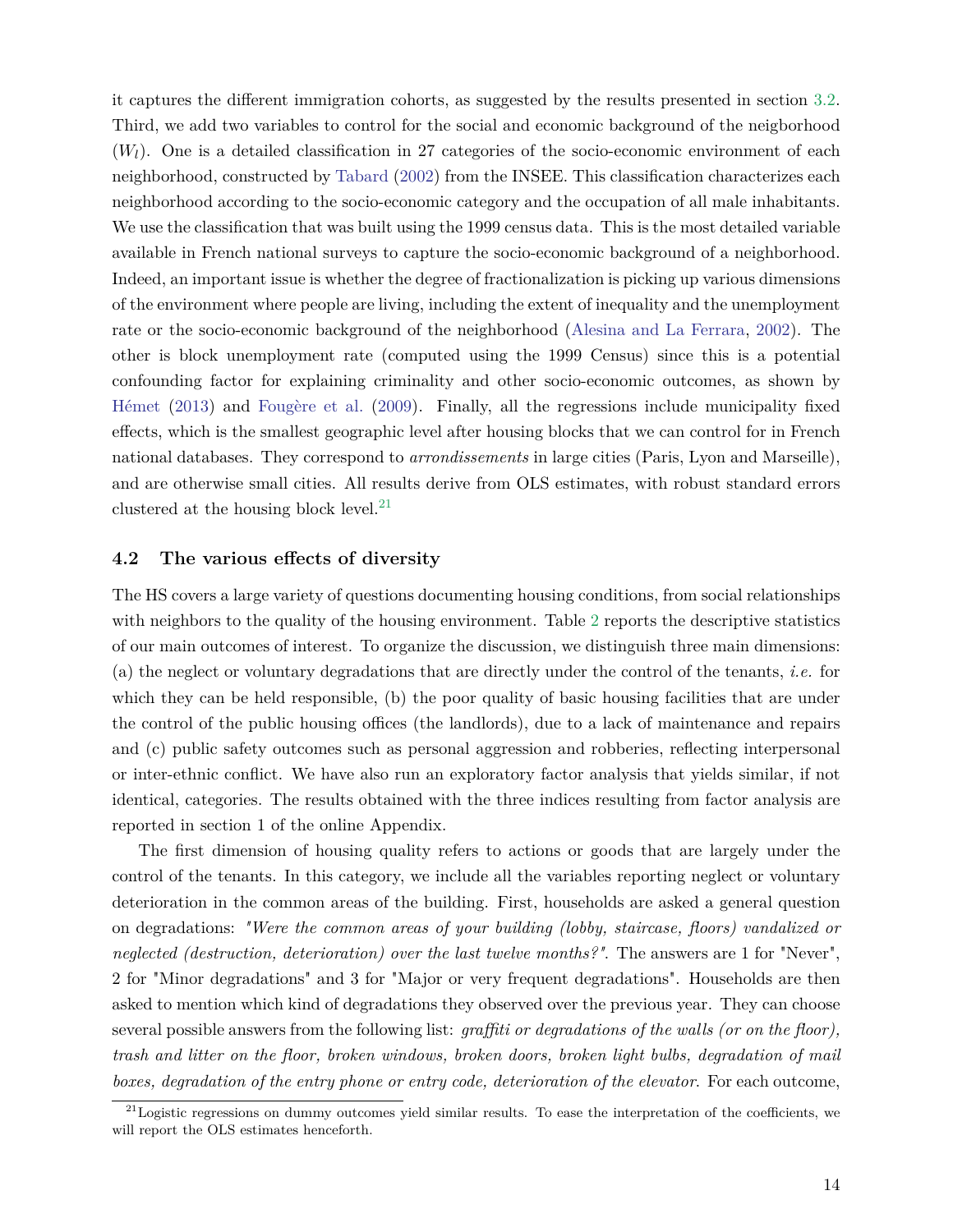the variable is coded as 1 in case of a degradation, and 0 otherwise. All those items refer more or less directly to willful degradation. We will thus refer to this set of questions as the category *Vandalism.* We also include in this category a question about noise pollution:<sup>22</sup> *"How frequently are you disturbed by the noise in your housing during the day?", "During the night?"*. The answers are 1 for "Infrequently or never", 2 for "Rather frequently", and 3 for "Very frequently".

The second main dimension of housing quality refers to goods that are not directly produced or altered by residents. But they might be related to diversity by the lack of maintenance and repairs by the public housing office to improve the housing quality. We will henceforth label this category *Poor Housing Quality*. We include in it variables corresponding to housing problems that can neither be caused nor solved by the tenants, but for which public housing offices are responsible. The households are first asked: *"How would you qualify the way the common areas of your building are maintained and taken care of (cleaning, maintenance of collective facilities: lighting, trash cans,...)?"*. The answer ranges from 1 for good, to 2 for average, and 3 for bad. More specific questions are also asked: *"How does the façade of your building look?"*, 23 *"What is the quality of the soundproofing of your housing?"*, 24 *"Was the elevator out of order during more than 24 hours over the past three months?"*, 25 *"Did you experience toilet issues (leaks, flush breakdown, drainage problems) over the last three months?"*, or *"Did you experience coldness in your apartment during more than 24 hours over the past twelve months?"*. We also include more detailed questions concerning the origin of coldness: *"Did you experience coldness because of bad insulation?"*, *"Did you experience coldness because the heating equipment broke down ?"* and *"Did you experience coldness because of poor heating equipment?"*. For all the previous questions, the variable is 1 when the answer is "Yes" and 0 otherwise.

The last dimension of housing quality refers to interpersonal aggression and criminality. We will label this category *Public Safety*. Three questions correspond to this category: *"Have you, or a member of your household, been a victim of or a witness to physical aggression in your neighborhood during the last twelve months?"*, *"Have you, or a member of your household, been a victim of or a witness to a robbery in your neighborhood during the last twelve months?"*, and *"Have you been victim of a burglary (or any attempt) over the past twelve months?"*. For these three questions, the variable equals 1 in case of the event, and zero otherwise.

Finally, we look at the impact of diversity on the overall satisfaction about housing conditions, using the question: *"In general how do you judge the quality of your housing conditions?"*. The variable takes on values from 1, for very good, to 5 for very bad. This question on well-being related to housing conditions is rather general, and summarizes in a way the various dimensions in which housing conditions could be affected by ethnic fractionalization.

 $22$ The underlying assumption is that the source of the noise in the hallways and apartments of the building is not due to poor soundproofing. As a matter of fact, we see in the following sections that more diversity increases the disturbance related to noise, but fails to explain the quality of soundproofing.

<sup>&</sup>lt;sup>23</sup>There are five possible answers:  $1=As$  new,  $2=Good$ ,  $3=Average$ ,  $4=Dirty$ ,  $5=Bad$ , with cracks,  $6=Very$  bad, the building is threatened with collapse.

<sup>&</sup>lt;sup>24</sup>The possible answers are:  $1=$ Good,  $2=$ Average,  $3=$ Bad.

<sup>25</sup>In contrast, the question mentioned in the *Vandalism* section refers to the interior status of the elevator rather than its mechanical breakdown.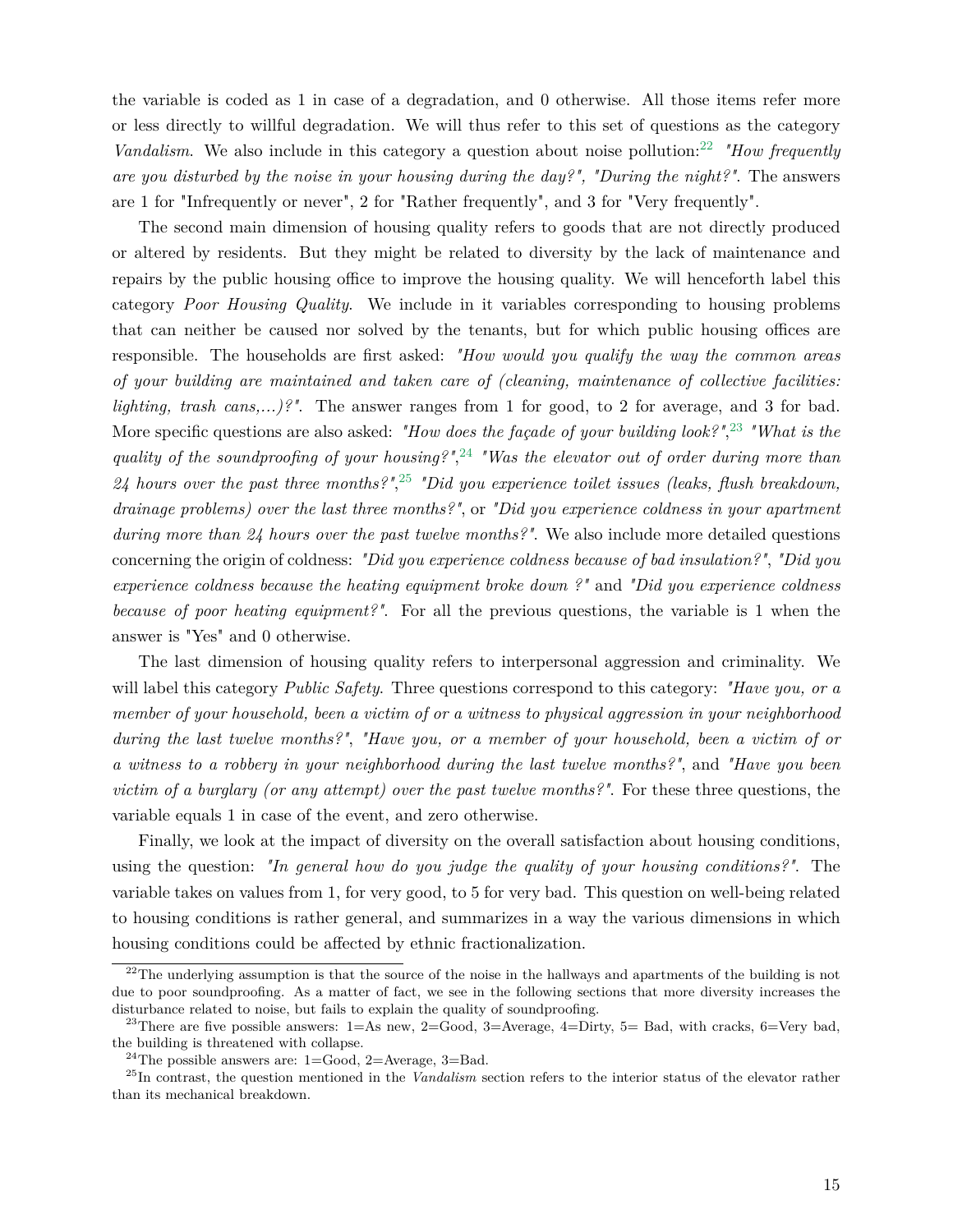#### **4.3 Results**

Table 3 shows the effect of ethnic fractionalization on the various outcomes related to the three different dimensions: *Vandalism*, *Poor Housing Quality* and *Public Safety*, and on the respondent's general level of satisfaction with housing conditions. For each outcome, we run a separate regression of the form of equation 3, controlling for household selection characteristics, age of the building and the socio-economic background of the neighborhood and including municipality fixed effects. The estimated coefficients for controls are presented in Table B.1, Appendix B.

The first part of Table 3 (Panel A) reports the effect of ethnic diversity on outcomes related to voluntary degradations and vandalism. For almost all the outcomes considered, the estimated effect of ethnic diversity is statistically significant at the 1 percent level,  $^{26}$  and is sizeable. Take for instance the results for graffiti: a one standard deviation increase in ethnic diversity is associated with a rise by 9.2 percentage points in the probability of observing graffiti, which represents 21 percent of the total standard deviation of this outcome. The effect of ethnic diversity is twice as large as the effect of local unemployment: a one standard deviation increase in block unemployment rate is associated with a rise by 5 percentage points in the probability of observing graffiti, which corresponds to 11.5 percent of a standard deviation of this outcome. Regarding deterioration, a one standard deviation increase in ethnic diversity induces a 4.2 percentage points increase in the probability of observing degradation of the elevator, which represents 14.9 percent of the total standard deviation of this outcome. This effect is three times as large as that of the local unemployment rate.

The second set of regressions (Panel B) shows the effect of diversity on outcomes signaling poor quality of housing. The coefficient associated with ethnic diversity is positive and significant at the 1 percent level for problems related to elevator maintenance. It is also significant at the 5 percent level for the maintenance of the common areas and for coldness in the apartment. Diversity, has, however, no significant impact on soundproofing quality and toilet malfunction. The estimated effects of diversity, while significant, are somewhat lower than those found for outcomes associated with vandalism. Consider the probability for the elevator to be out of order. A one standard deviation increase in diversity is associated with a 4.7 percentage point increase in the probability that the elevator was out of order during at least 24 hours over the last three months, which is 13.1 percent of the standard deviation of this outcome. If we now turn to heating issues, our estimates imply that a one standard deviation increase in ethnic diversity is associated with a rise by 4 percentage points in the probability of experiencing insufficient heat in the apartment during more than 24 hours over the past year, which is 10.7 percent of the outcome's standard deviation. The bottom of Table 3 (Panel C) reports the results for outcomes related to public safety, capturing direct aggression, robberies and burglaries. Remarkably, it shows that ethnic diversity does not have a significant impact on any of these outcome variables. We offer an interpretation of this result in the next section.

We finally look at the general level of satisfaction with housing conditions. Panel D shows that ethnic diversity has a negative effect on satisfaction with housing condition, statistically significant at the 10 percent level. A one standard deviation increase in ethnic diversity generates an increase in

 $26$ The exception is for the indicator for broken doors and noise during the day, for which the effect of diversity is only significant at the 5 percent level.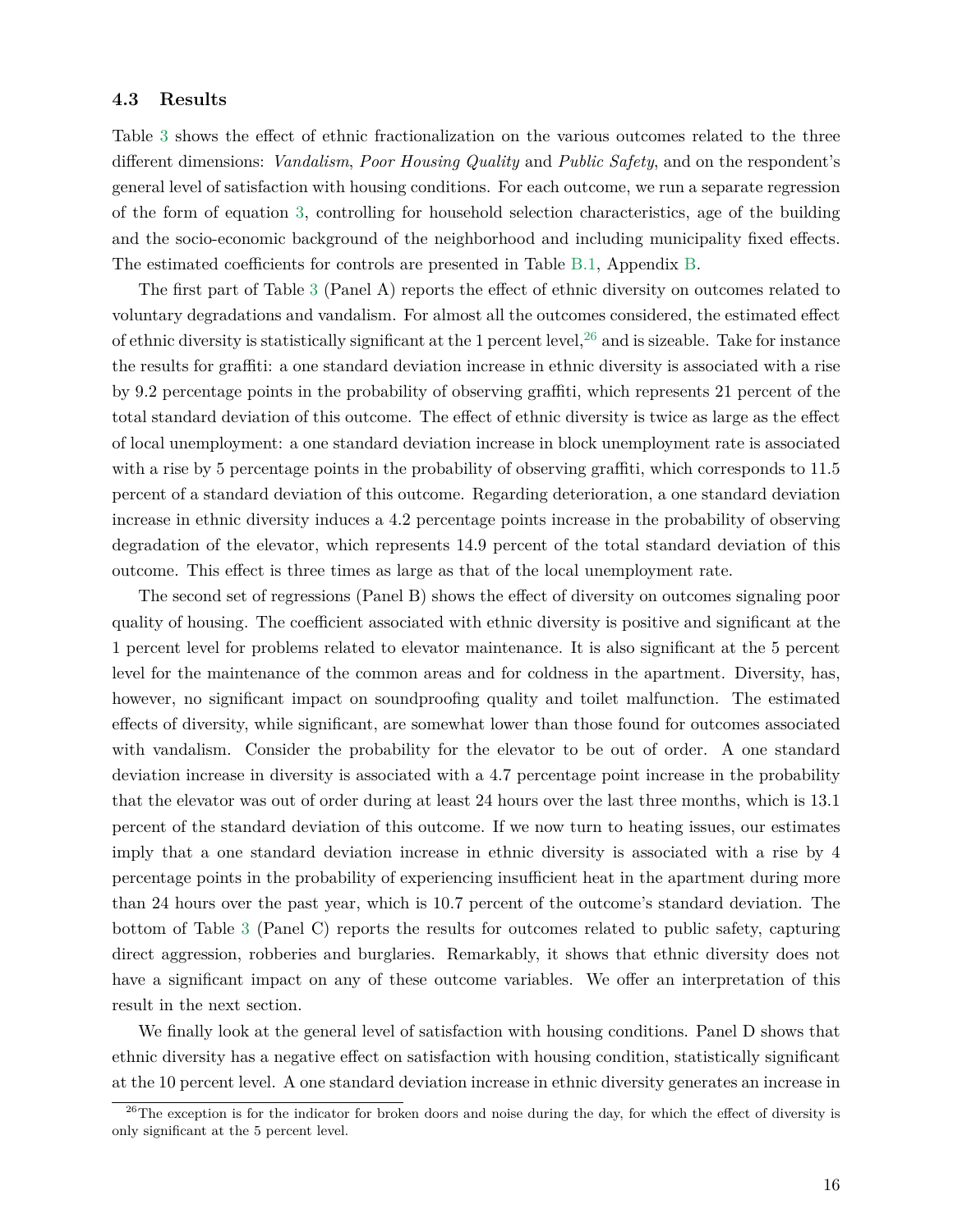the dissatisfaction with housing conditions that amounts to 6.1 percent of its standard deviation. To get a better sense of the magnitude of this effect, we can say that the increase in the dissatisfaction with housing conditions generated by a one standard deviation increase in block unemployment rate corresponds to 15.5 percent of its standard deviation.

In sum, and taking advantage of data at a more micro level than has heretofore been available, we see that fractionalization operates with different degrees of impact for different sorts of public goods.27 Fractionalization at the local level increases vandalism by a great deal, decreases building maintenance by a moderate (but overall significant) degree, and has no effect on security. The general negative impact of diversity on the various outcomes is thus consistent with the negative effect found on the general satisfaction with housing conditions. These findings allow us to propose in the next section the various channels through which fractionalization affects the provision of public goods.

### **5 The channels of impact of ethnic diversity at the local level**

#### **5.1 Rationalization of the channels**

To rationalize our findings, we propose different interpretations of the channels through which fractionalization could affects local public goods related to living conditions and housing quality. The category "Vandalism" refers to the neglect or voluntary degradations of the common areas of the building, such as damaging common property, graffiti, or depositing trash on the floor. These are outcomes over which public housing residents have control and for which they can be held responsible.28 The category "Quality of housing" includes variables such as quality of soundproofing or coldness in the apartment. Those variables are more of the responsibility of the public housing managers. Finally, the "Public Safety" category represents outcomes that are less under the control of local public housing managers than of the police.

Our interpretation for the results on "Vandalism" is that diversity prevents the creation of social norms to punish defectors, as the threat of social sanctions is lower across groups. Other-regarding preferences are less effective in more diverse areas. This has been a standard result in the literature since the seminal work of Coleman (1988), and it helps explain why we observe more voluntary degradations with diversity. Supporting our intuition, many households living in the public housing sector do not generally report having "bad" or "very bad relationships" with their neighbors. Rather they are more likely to report "no relationship at all" with their neighbors, which prevents the creation of other-regarding social norms. The increase in graffiti in more diverse areas might also illustrate the need to mark one's territory in a context where several groups co-exist. In any case, cross-group sanctioning to prevent vandalism has been ineffective compared to what we see in more homogeneous blocks.

 $27$ Our findings are unchanged with regressions on aggregated indices obtained with a principal component analysis and with a mean effect analysis, as shown in sections 1 and 2 of the online Appendix.

<sup>&</sup>lt;sup>28</sup>Given that residents need to enter a code in order to gain entry into their building, it is unlikely these degradations are coming from outsiders.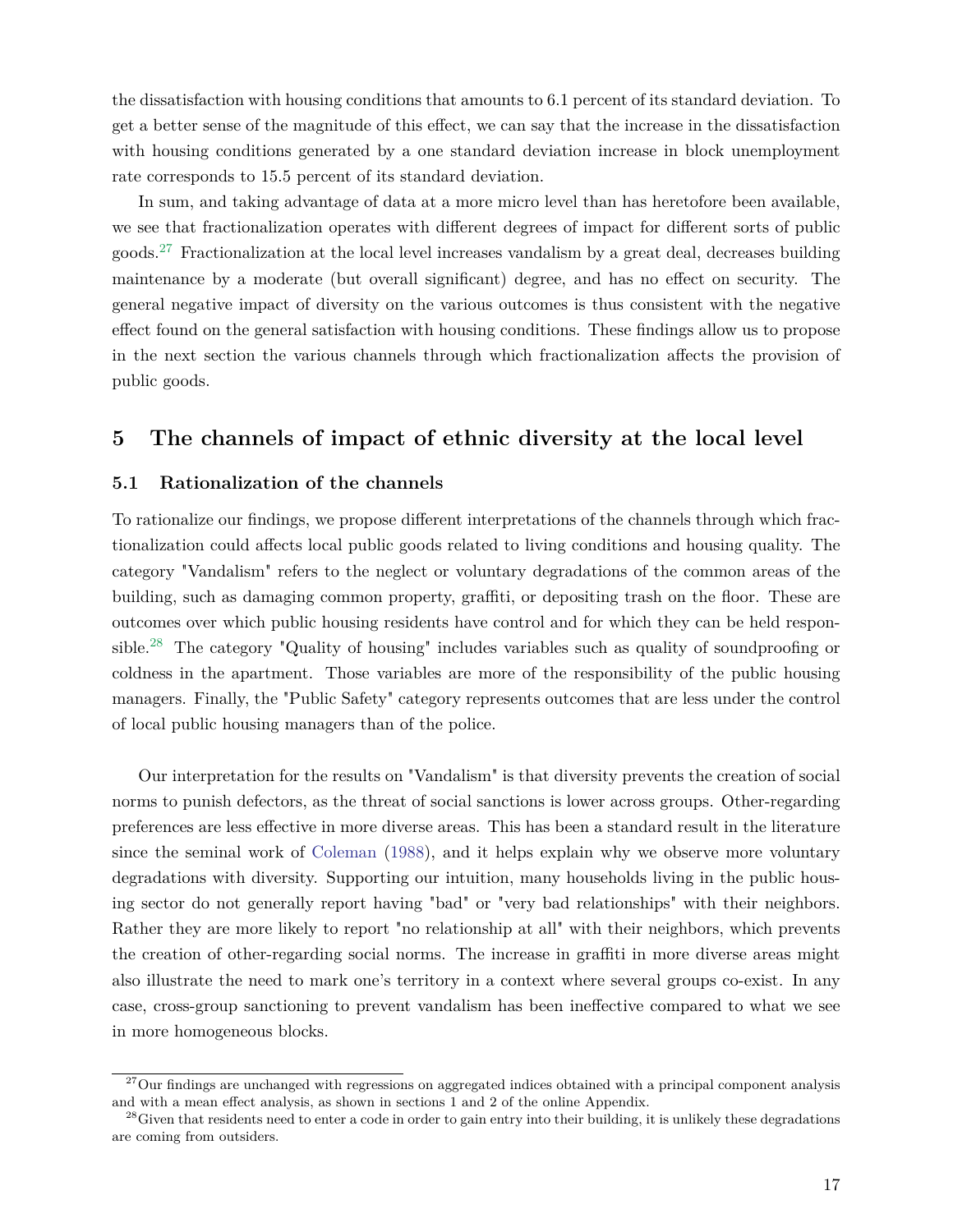We understand the result on "Quality of housing" as the inability of more heterogeneous communities to undertake collective action that would pressure the public housing office into improving housing quality. This could be sustained (though we have no direct evidence to support this) by beliefs in the housing directorate that it need not maintain public goods to high standards in heterogeneous housing projects because the likelihood of collective action against it is minimal. In this sense, the resulting poor housing quality associated with ethnic diversity can be seen as an equilibrium in which the lack of expectations of collective action would fail to give incentives to the housing directorate to make costly improvements.<sup>29</sup> The results concerning heating provides support for this assumption: we find that households living in more diverse neighborhoods not only report more heating failures, but also that this is due to the poor quality of the heating equipment, an appliance typically under the control of the public housing office.

Finally, we can think of three possible interpretations of the absence of any diversity effect on aggressions and robberies. First, the data presented in the following subsection suggests that managers in more diverse environments invest more in security equipment than in building quality. Second, the absence of any impact of diversity on public safety outcomes could result from more physical security provided by a higher level of administration not subject to the constraints of local diversity, such as national or municipal police forces. To test this interpretation, we use data on municipal police, i.e police forces that are managed by the mayor at the municipality level, hence being more closely related to local concerns.<sup>30</sup> Although the municipal police is only one part of the police force working in a given municipality (the rest of it being the national police), its main role is to maintain peace, security, safety, health and tranquility in the municipality (article L2212-5 of the general code of local territories), and is therefore more relevant for our analysis than national police. The Ministry of Interior has made available (on the [government open-data webpage\)](http://www.data.gouv.fr/fr/dataset/les-polices-municipales-par-commune) the 2012 number of municipal police officers in the 4,202 municipalities providing this service. From this source, we can check how local police forces relate to the level of diversity at the municipality level. Table 4 presents correlations between the (log) number of municipal policemen per 1,000 inhabitants in a given municipality, and the level of diversity in this municipality, measured in 2011. The first column shows that the raw correlation between the two is significantly positive: the more diverse a municipality is, the larger the number of policemen per inhabitant. The coefficient is still strongly positive in columns 2 and 3 where we progressively control for city size and *département* fixed effects. This evidence supports our second interpretation of a higher presence of police preventing criminal activities. A third explanation, one that encompasses findings for all three broad types of outcomes, would be that individuals living in the public housing sector experience social anomie. In fact, one third (32.7 percent) of the public housing population, irrespective of diversity, declares to have no relationship at all with individuals living in their same neighborhood. In addition, we find that individuals living in a more diverse neighborhood tend to have slightly

 $^{29}$ The collective action could also influence mayor's office. But the political logic of public housing support is beyond the scope of the paper.

<sup>30</sup>By contrast, the national police depend on the *préfecture*, at the *département* level. Information on national police at a very local level is not available.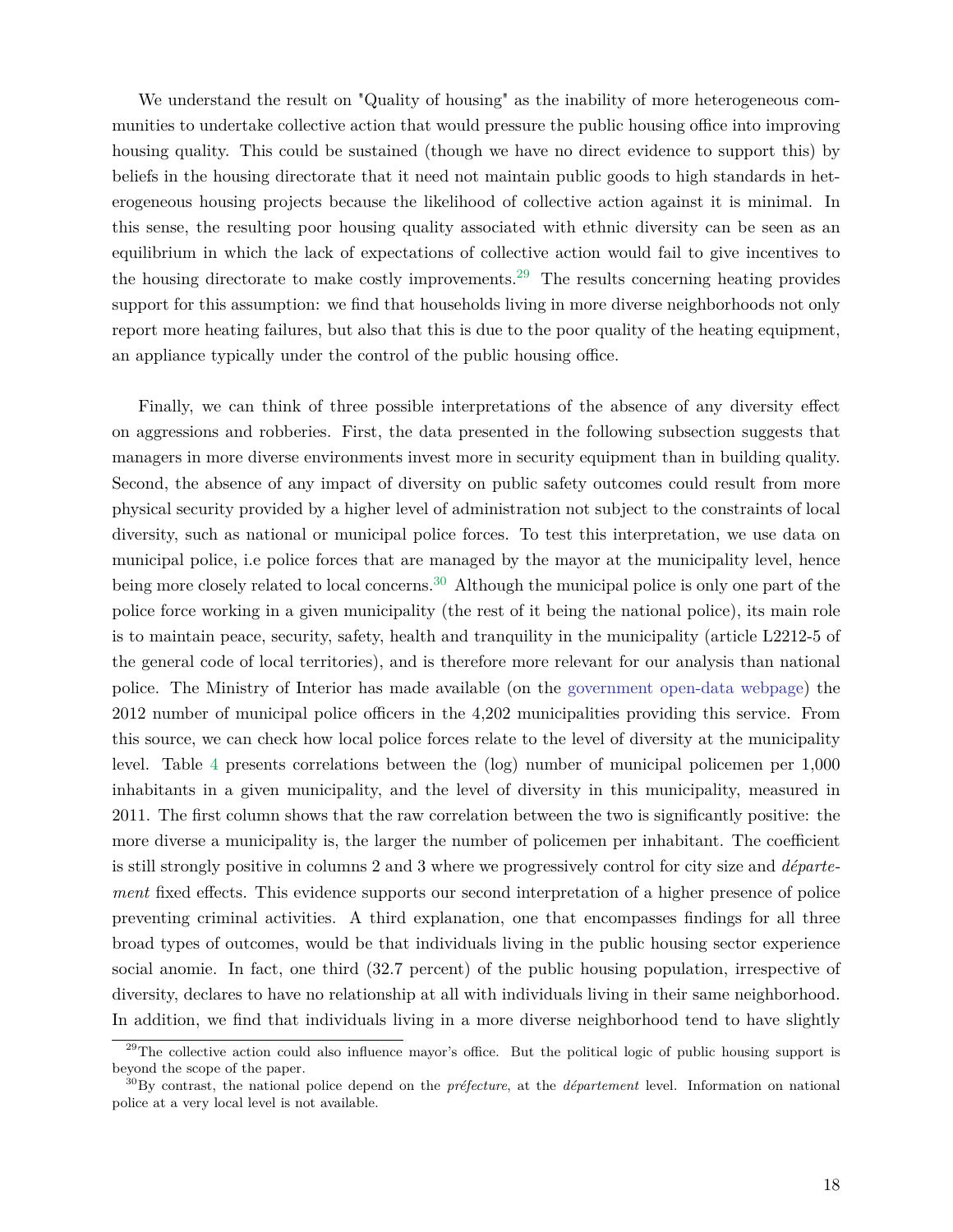fewer relationships with their neighbors.  $31$ 

Given the nature of social relations in public housing, the most plausible interpretation is that diversity generates social anomie, i.e. the absence of common rules and social norms. As a consequence of anomie, there are (a) weaker other-regarding preferences and a lack of credible threats of social sanctions, hence more neglect and vandalism, (b) a failure to generate collective action to pressure the public housing offices into improving housing quality, and (c) fewer opportunities for violent confrontation where diversity might have increased incentives.

#### **5.2 Interpretation of the channels based on repairs**

We bring additional evidence about the channels based on the repairs performed in the building. The heterogeneous effect of diversity on repairs depending on the type of public good allows us to tease out the different channels through which diversity operates. Besides, maintenance and repair provide an objective interpretation to the previous subjective questions.

The Housing Survey asks whether elevators, staircase, windows, heating equipment, security equipment, and so on, have been repaired or installed during the previous year. We build three measures of repairs, corresponding to our three general outcomes. We define a first variable tracking repairs that usually come in response to degradation imputable to the tenants. Those repairs concern staircase, windows, doors and lights of the commons, i.e repairs related to neglect or voluntary degradations. A second variable indicates repairs that can be fixed only by the external intervention of the public housing office. Those repairs include revamping of the façade, or interventions to improve, among other things, the heating system or insulation quality, i.e. repairs related to the general quality of housing. Finally, we build a third variable accounting for the installation of security equipment in the building, which can be related to public safety outcomes. We then regress each of these three variables (as well as less aggregated indicators of repairs) on the level of diversity at the block level.

The OLS estimates are reported in the upper part (a) of Table 5. Column 1 shows a positive and statistically significant correlation between the probability of repairs inside the building (windows, doors and lights in the common areas) and local diversity. In the baseline regressions, (section 4.3 (Panel A, Table 3), we already found that voluntary degradations increased with diversity. This implies that the larger number of repairs results from a greater need to fix things destroyed by the lack of publicly spirited social norms, rather than from greater responsiveness by the housing authorities to regular maintenance.

Column 2 shows a negative and statistically significant correlation between the number of substantial works in the building (façade, heating, and insulation) and local diversity: the higher the diversity is, the less the work performed by the HLM offices for improving the general quality of housing. In the baseline regressions (Panel B, Table 3), we found that more diversity implies a lower quality of housing. This result thus suggests that more diverse neighborhoods are deprived of

<sup>&</sup>lt;sup>31</sup>Our findings are consistent with Fearon and Laitin (1996) who argue that despite inter-ethnic relations being generally tenser, in-group policing mechanisms emerge endogenously that keep violence off of the equilibrium path. However, in this case social anomie appears to be a more plausible mechanism sustaining peace as in-group policing is not likely to emerge where within-group collective action is not observed.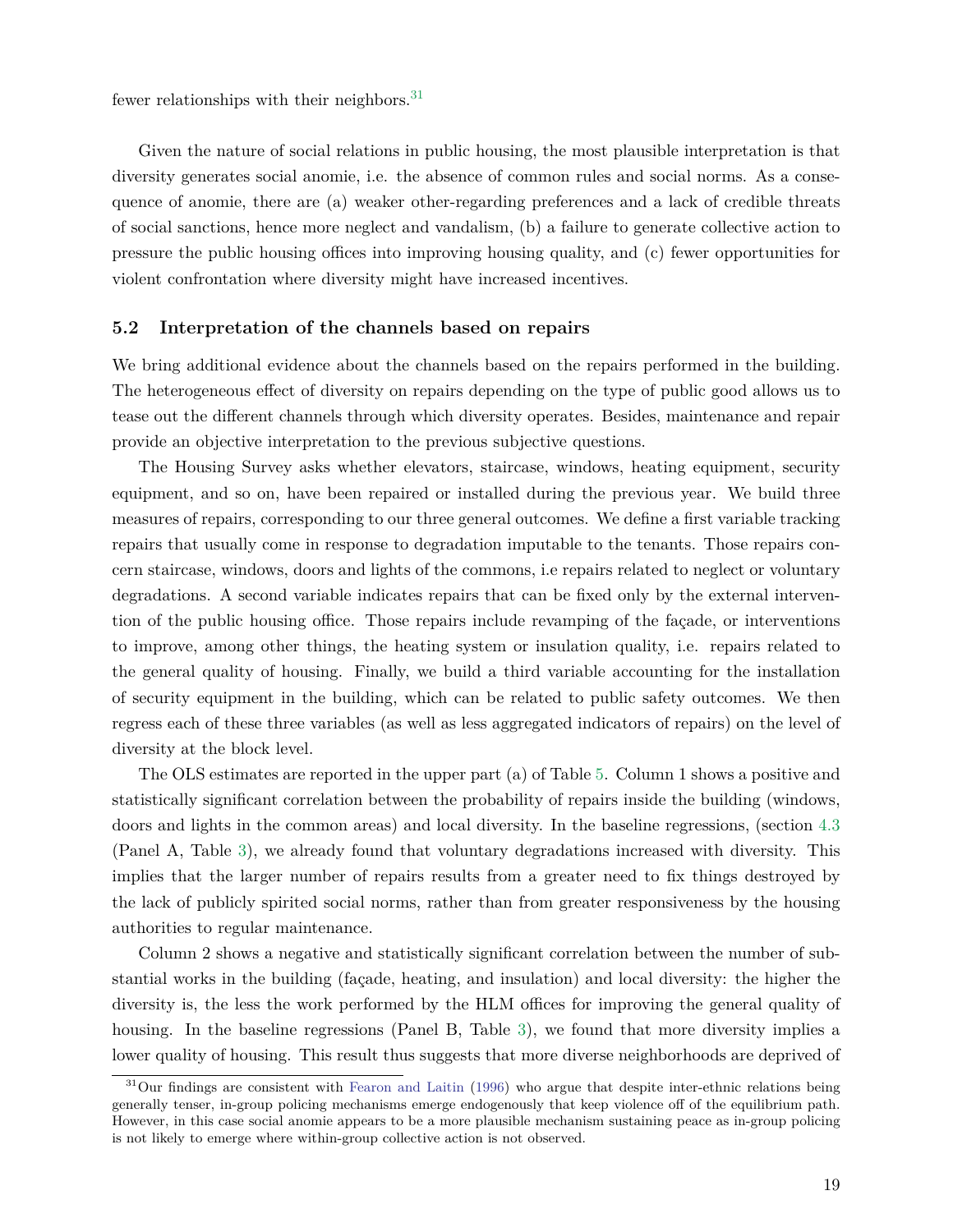such substantial work, although the inhabitants actually complain (individually to survey enumerators) about the quality of housing. This supports our interpretation that tenants in more diverse neighborhoods are unable to engage in collective action to pressure the public housing offices into undertaking important works.

Finally Column 3 shows a positive and statistically significant relationship between the existence of security equipment and local diversity. In the main regressions (Panel C, Table 3) we found no impact of diversity on aggression and robberies. The presence of security equipment in more diverse neighborhoods can partly explain the absence of diversity effect on burglaries, as mentioned in the previous subsection. Public housing managers may invest more of their budget in security equipment than in basic maintenance if they fear security threats.

### **6 Robustness checks**

The analysis has been based so far on self-reported subjective outcomes. A potential concern is that subjective perceptions could reflect personal bias rather than objective measures of public good provision. People might just be happier when they are surrounded by people more like themselves, and this is reflected in their answers to the quality of housing. We conduct several tests challenging this alternative explanation of personal bias.

First, we can exploit the various types of repairs and work done in the building or in the housing unit over the previous year. These variables have the advantage of being objective. The lower part (b) of Table 5 reports simple correlations between the various outcomes and the associated repairs. Note that because this test aims at testing for the relevance and objectivity of our outcome variables, it is performed on the full HS sample. We find that almost all the subjective outcomes are strongly and positively correlated with the existence of repairs, i.e. objective outcomes, especially for the variables related to vandalism.<sup>32</sup> This is our first evidence of the reliability of our subjective measures of housing quality and well-being.

We then conduct more formal tests, reported in Appendix C. In the following we focus on the question about dissatisfaction with housing conditions, which is the most subjective of all the outcomes considered, but the other outcomes yield similar results. We start by regressing this variable on diversity with our baseline specification, and we add the respondent's nationality and interaction terms between diversity and nationality. We can test whether different groups react in different ways to the level of diversity of their neighborhood. Column 1 of Table C.1 shows that there is no different effect for the various groups, and the coefficient for diversity remains unchanged. Then we concentrate on differences between native French households<sup>33</sup> and fully Maghrebian households' dissatisfaction with housing conditions. In particular, we interact the dummies of being in a fully native French household or being in a fully Maghrebian household with *DIV*<sub>*l*</sub>: none of the coefficients is significant, as reported in column 2. Thus for any given level of diversity, there is no significant difference in the answers given by fully French and fully Maghrebian

 $32$ An exception is the condition of the outside walls, which is negatively correlated with the probability that façade work was done. This is not surprising as the assessment of the façade's condition is provided at the time of the survey, while repairs concern the previous year.

<sup>&</sup>lt;sup>33</sup>Both children and parents were born French in France.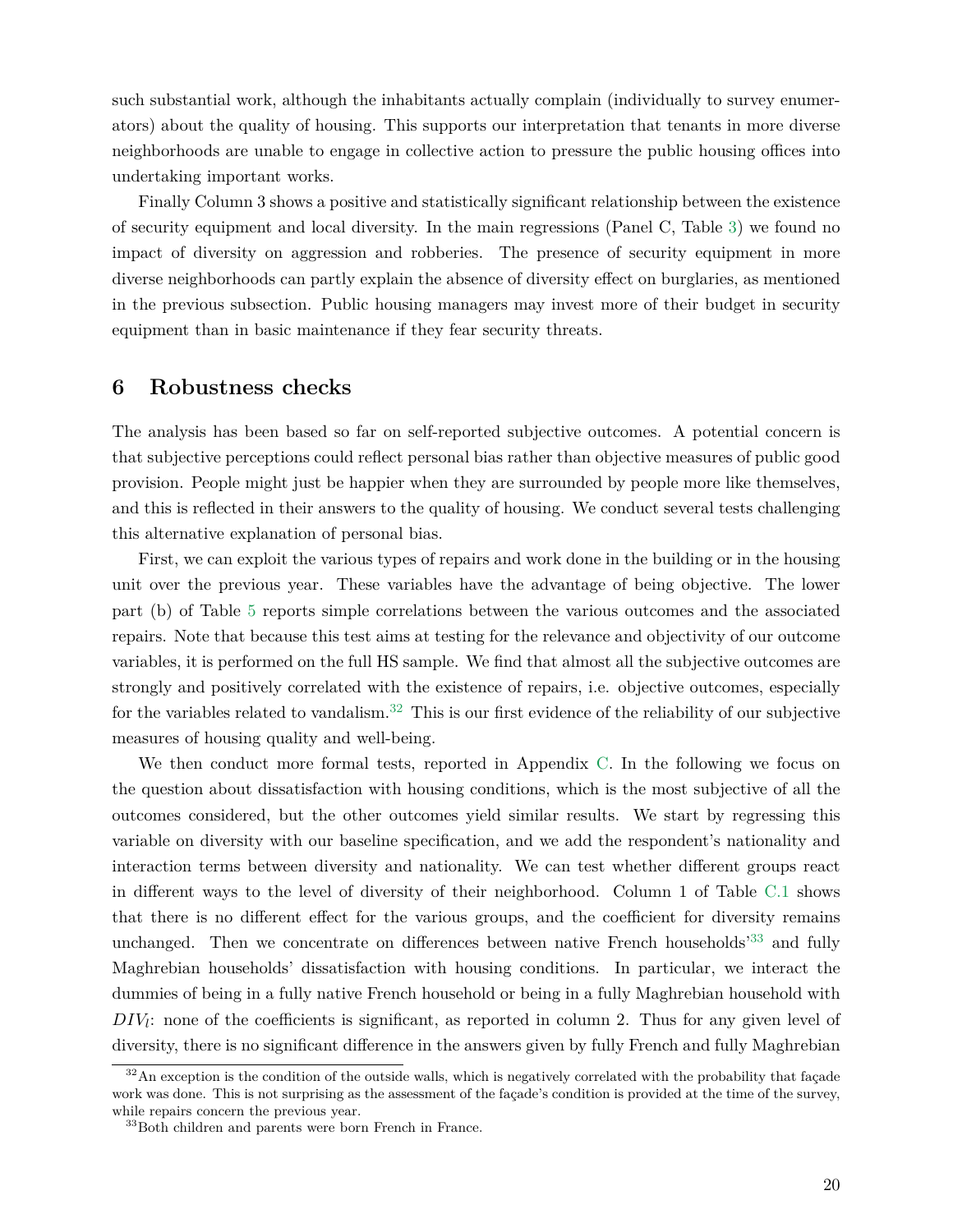households. In other words, the idea that bad opinions of housing conditions are driven by average bad feelings due to being surrounded by foreigners can be rejected.

We also look at within-housing project variation in perceptions by regressing self-reported perception on block fixed effects. Assuming there is no within-block variation in public goods, the remainder of the variation tells us if certain ethnic or socio-demographic groups are more likely to be positively or negatively biased. If perceptions have a high signal-to-noise ratio, there should be less within-block variation because perceptions would be a good signal of project level public goods. Table C.2 shows the result for dissatisfaction about housing conditions. Column 1 shows the within-block estimates by including block fixed effects. The only individual characteristics statistically significantly correlated with within-project variation in perceptions is household size. Income, education, age or the country of origin of the household head are uncorrelated with perceptions of the environment. We also compute the standard deviation in the perception of the quality of housing between public housing projects and within public housing projects. The standard deviation is almost twice as high across blocks (80.1 percent) than within blocks (43.5 percent), and this difference is statistically significant. This low level of within block variation on perceptions adds confidence that there is an objective foundation for tenants' subjective reports.

We finally test the robustness of the previous results with respect to potential confounding factors in Section 2 of the on-line appendix. We check how the inclusion of each control variable separately alters the effect of diversity on the various outcomes, and test for an additional potential confounding factor: the average duration of tenancy of households in the block. On average, the various control variables do not significantly affect the estimated effect of diversity, suggesting little bias from confounding factors in our context.

## **7 Conclusion**

This paper exploits French public housing policy as a natural experiment to identify the causal effect of diversity on the quality of local public goods related to well-being, living conditions and housing quality. The French Housing Survey provides a unique micro level of analysis of social interactions among adjacent neighbors within housing blocks. We provide a detailed analysis of the channels through which diversity operates at the local level while the previous literature focused so far on aggregate outcomes and channels. We use the exogenous allocation of households within public housing with respect to ethnic characteristics in France to address the bias from endogenous residential sorting that reduces the confidence in previous empirical findings on fractionalization. We find that fractionalization has a negative impact on other-regarding preferences, leading to higher neglect and vandalism in the housing commons. Fractionalization also undermines collective action for the improvement of the quality of housing. But in our context, fractionalization has no effect on public safety, diversity being associated with social anomie within the housing blocks rather than violent confrontations among neighbors - helped as well by an increase in municipal policing in municipalities of high diversity.

This natural experiment calls for future research on the specific role of national, local and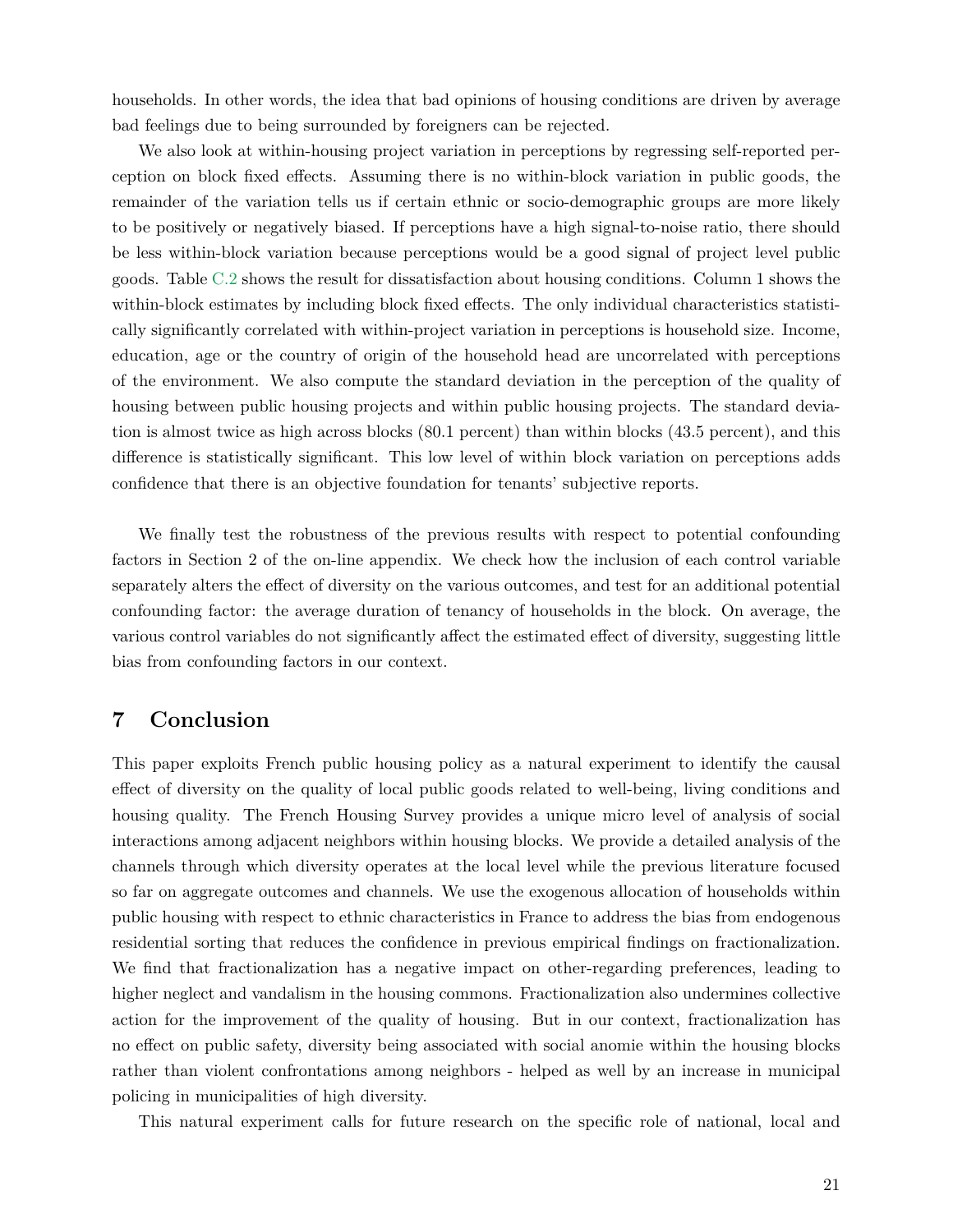informal institutions in mitigating or magnifying the effect of ethnic diversity on the provision of public goods. France is a country with a republican tradition that resolutely refuses to reify ethnic identification as a strategy to prevent the ethnification of everyday life. Yet we find a significant negative effect of diversity on local public goods in its public housing sector, comparable to the association found in the US localities where multiculturalist institutions regulate ethnic relations (Putnam, 2007) and in cases where public institutions are weak (Alesina and La Ferrara, 2005). However, on issues of physical security in French public housing, the costs to ethnic diversity disappear. This may be due to the emergence of informal institutions (such as in-group policing as in Fearon and Laitin, 1996) or the supremacy of state-level institutions in which local diversity plays no role in the supply of order. Our evidence points to a possible third explanation, viz. that the social anomie resulting from diversity yields no contacts among neighbors rather than hostile ones. In any event, the results raise a puzzle, to be addressed in future research, on the general power of institutional arrangements in overcoming the negative implications of ethnic heterogeneity on the provision of public goods.

### **Tables**

| $1000$ $1000$ $1000$ $101$ $1000$<br>on Enogonous Bunding Ontartotonios |                   |                   |                                       |           |             |  |
|-------------------------------------------------------------------------|-------------------|-------------------|---------------------------------------|-----------|-------------|--|
| Dependent Variable:                                                     |                   |                   | Neighborhood Diversity by Nationality |           |             |  |
|                                                                         | $\left( 1\right)$ | $\left( 2\right)$ | (3)                                   | (4)       | (5)         |  |
| Share buildings $w/$ elevator                                           | $-0.012$          |                   |                                       | $-0.027$  | $-0.005$    |  |
|                                                                         | (0.017)           |                   |                                       | (0.017)   | (0.016)     |  |
| Share buildings $w/$ sewage                                             |                   | 0.064             |                                       | 0.014     | 0.049       |  |
|                                                                         |                   | (0.071)           |                                       | (0.095)   | (0.101)     |  |
| Median number of units                                                  |                   |                   | 0.001                                 | $0.001*$  | 0.000       |  |
|                                                                         |                   |                   | (0.000)                               | (0.001)   | (0.001)     |  |
| Median date of construction                                             |                   |                   |                                       |           | $-0.019***$ |  |
|                                                                         |                   |                   |                                       |           | (0.004)     |  |
| Intercept                                                               | $0.232***$        | $0.149**$         | $0.205***$                            | $0.214**$ | $0.258***$  |  |
|                                                                         | (0.005)           | (0.069)           | (0.005)                               | (0.092)   | (0.097)     |  |
|                                                                         |                   |                   |                                       |           |             |  |
| Adj. $R^2$                                                              | 0.444             | 0.438             | 0.442                                 | 0.445     | 0.465       |  |
| N                                                                       | 2,155             | 2,492             | 2,450                                 | 2,137     | 2,137       |  |
|                                                                         |                   |                   |                                       |           |             |  |
| p-value                                                                 | 0.487             | 0.371             | 0.118                                 | 0.219     | 0.731       |  |

Table 1: Regression of Diversity on Exogenous Building Characteristics

Each column corresponds to a separate regression of neighborhood diversity on the block-level building characteristics listed in the first column. Each regression includes municipality fixed effects. Standard errors clustered at the municipality level are reported in parentheses. The last line reports p-values: in columns 1 to 3, it corresponds to the significance test of each of the three fixed characteristic; in columns 4 and 5, it corresponds to the F-test of joint significance of the the three fixed characteristics. Significance levels: \*  $p<0.10$ , \*\*  $p<0.05$ , \*\*\*  $p<0.001$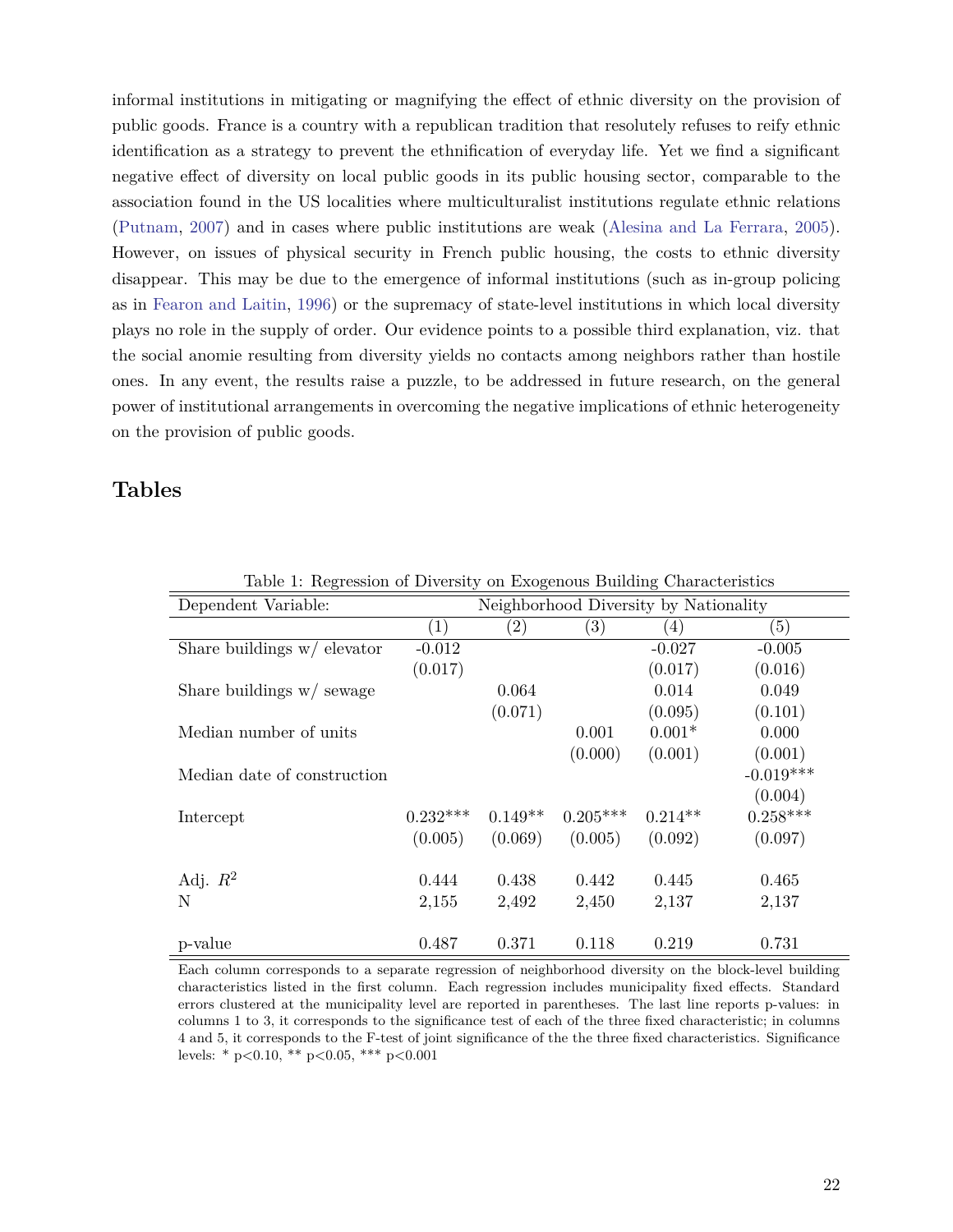|                                                     | Mean  | (Std Dev) | $[\mathrm{Range}]$ |
|-----------------------------------------------------|-------|-----------|--------------------|
|                                                     |       |           |                    |
| A. Degradation of the common areas due to vandalism |       |           |                    |
| Damaging the premises                               | 1.637 | (0.778)   | $[1 - 3]$          |
| Graffiti                                            | 0.257 | (0.437)   | $[0 - 1]$          |
| Garbage on the floor                                | 0.188 | (0.391)   | $[0 - 1]$          |
| Broken windows                                      | 0.136 | (0.343)   | $[0 - 1]$          |
| Broken doors                                        | 0.127 | (0.333)   | $[0 - 1]$          |
| Broken light bulbs                                  | 0.094 | (0.291)   | $[0 - 1]$          |
| Broken mailboxes                                    | 0.154 | (0.361)   | $[0 - 1]$          |
| Vandalism on the elevator                           | 0.085 | (0.279)   | $[0 - 1]$          |
| Noise in daytime                                    | 1.595 | (0.748)   | $[1 - 3]$          |
| Noise at night                                      | 1.374 | (0.627)   | $[1 - 3]$          |
| B. Poor quality of housing due to low maintenance   |       |           |                    |
| Low care of the common areas                        | 1.593 | (0.752)   | $[1 - 3]$          |
| Poor condition of the façade                        | 2.433 | (0.962)   | $[1 - 5]$          |
| Cold in the apartment                               | 0.175 | (0.380)   | $[0 - 1]$          |
| Cold due to bad insulation                          | 0.065 | (0.246)   | $ 0 - 1 $          |
| Cold due to breakdown in heating equipment          | 0.045 | (0.207)   | $[0 - 1]$          |
| Cold due to poor equipment                          | 0.059 | (0.236)   | $[0 - 1]$          |
| Poor quality of soundproofing                       | 1.981 | (0.823)   | $[1 - 3]$          |
| Breakdown of the elevator                           | 0.155 | (0.362)   | $[0 - 1]$          |
| Toilet malfunction                                  | 0.153 | (0.360)   | $[0 - 1]$          |
|                                                     |       |           |                    |
| C. Low Public Safety                                |       |           |                    |
| Robberies                                           | 0.095 | (0.293)   | $[0 - 1]$          |
| Aggressions                                         | 0.081 | (0.273)   | $[0 - 1]$          |
| Burglary (or attempt)                               | 0.041 | (0.198)   | $[0 - 1]$          |
| D. Dissatisfaction with housing conditions          |       |           |                    |
|                                                     | 2.502 | (0.983)   | $[1 - 5]$          |

Table 2: Descriptive statistics for each outcome

Depending on the outcome, we have between 4,310 and 5,189 observations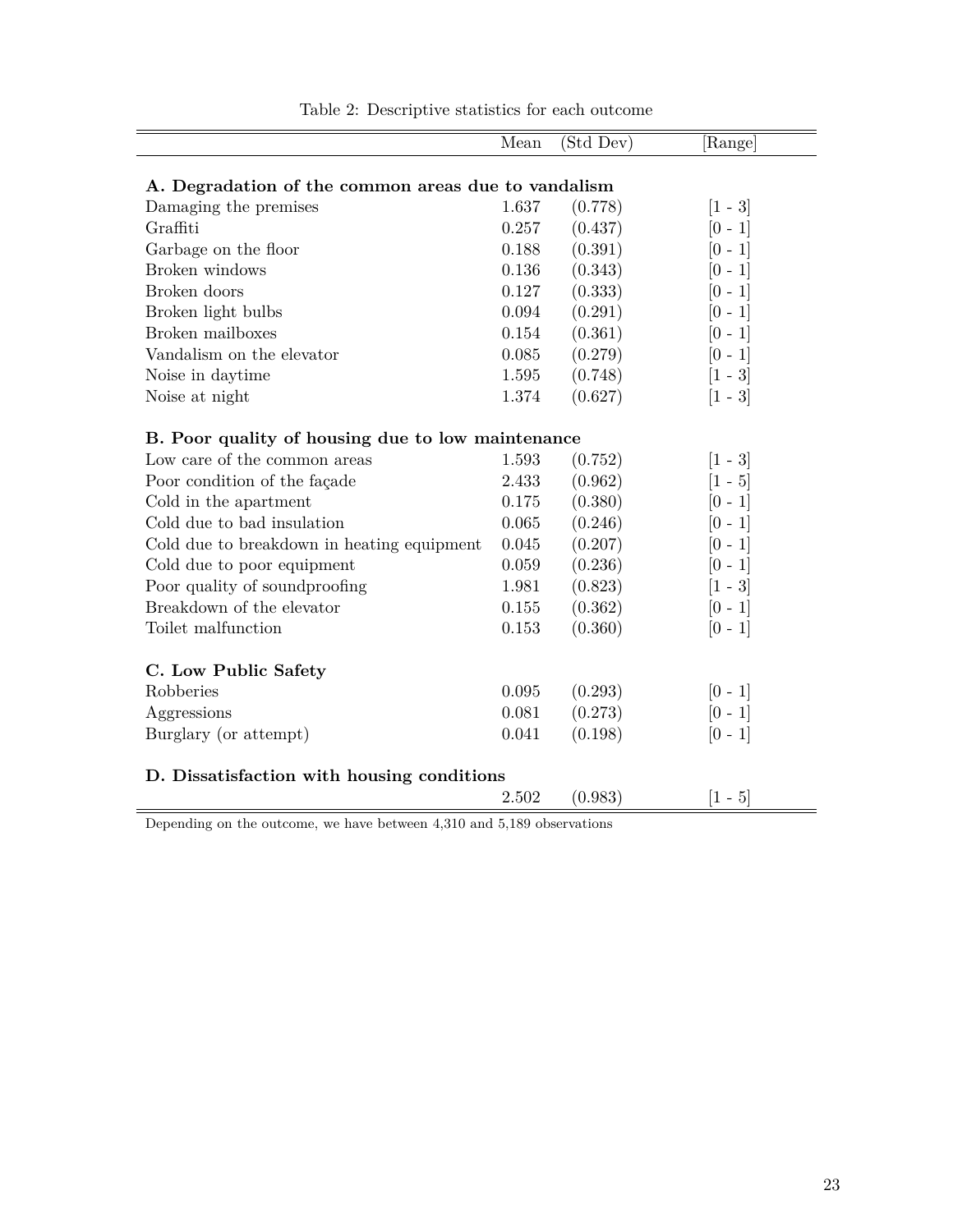|                   |                             |                                                                               |            |           |             | Table 3: The Effect of Diversity on Housing Conditions: Summary of the Results                                                                                                                                                                                                                                           |              |             |            |
|-------------------|-----------------------------|-------------------------------------------------------------------------------|------------|-----------|-------------|--------------------------------------------------------------------------------------------------------------------------------------------------------------------------------------------------------------------------------------------------------------------------------------------------------------------------|--------------|-------------|------------|
|                   |                             |                                                                               |            |           |             | Estimated Effect of Neighborhood Diversity on All Considered Outcomes                                                                                                                                                                                                                                                    |              |             |            |
|                   |                             | A. Neglect in the Common Areas:                                               |            |           |             |                                                                                                                                                                                                                                                                                                                          |              |             |            |
| $\rm{Danaged}$    | Graffti                     | Garbage                                                                       | Broken     | Broken    | Broken      | Broken                                                                                                                                                                                                                                                                                                                   | Vandalism on | Noise:      | Noise:     |
| premises          |                             | on the floor                                                                  | windows    | doors     | light bulbs | mailboxes                                                                                                                                                                                                                                                                                                                | the elevator | daytime     | nightime   |
| $0.749***$        | $0.510***$                  | $0.391***$                                                                    | $0.377***$ | $0.185**$ | $0.371***$  | $0.397***$                                                                                                                                                                                                                                                                                                               | $0.231***$   | $0.316**$   | $0.452***$ |
| (0.169)           | (0.082)                     | (0.077)                                                                       | 0.070(     | (0.066)   | (0.059)     | (0.076)                                                                                                                                                                                                                                                                                                                  | (0.062)      | (0.139)     | (0.126)    |
|                   | B. Poor Quality of Housing: |                                                                               |            |           |             |                                                                                                                                                                                                                                                                                                                          |              |             |            |
|                   |                             |                                                                               |            |           |             |                                                                                                                                                                                                                                                                                                                          |              |             |            |
| Care              | Façade                      | Cold in                                                                       | Cold:      | Cold:     | Cold:       | Soundproofing                                                                                                                                                                                                                                                                                                            | Elevator     | Toilet      |            |
| of the            | condition                   | apartment                                                                     | bad        | equipment | poor        | Quality                                                                                                                                                                                                                                                                                                                  | Breakdown    | malfunction |            |
| commons           |                             |                                                                               | insulation | breakdown | equipment   |                                                                                                                                                                                                                                                                                                                          |              |             |            |
| $0.360**$         | 0.192                       | $0.225***$                                                                    | 0.033      | 0.019     | $0.098*$    | 0.162                                                                                                                                                                                                                                                                                                                    | $0.264***$   | 0.058       |            |
| (0.155)           | (0.194)                     | (0.076)                                                                       | 0.050(     | (0.041)   | (0.051)     | (0.156)                                                                                                                                                                                                                                                                                                                  | (0.068)      | (0.066)     |            |
|                   |                             |                                                                               |            |           |             |                                                                                                                                                                                                                                                                                                                          |              |             |            |
| C. Public Safety: |                             |                                                                               |            |           |             | D. Dissatisfaction with housing conditions:                                                                                                                                                                                                                                                                              |              |             |            |
| Robberies         | Aggressions                 | Burglary                                                                      |            |           |             |                                                                                                                                                                                                                                                                                                                          |              |             |            |
| 0.049             | 0.003                       | $-0.011$                                                                      |            |           | $0.335*$    |                                                                                                                                                                                                                                                                                                                          |              |             |            |
| (0.049)           | (0.050)                     | (0.032)                                                                       |            |           | (0.173)     |                                                                                                                                                                                                                                                                                                                          |              |             |            |
|                   |                             | The estimates presented in this table are obtained                            |            |           |             | from the regression of for each considered outcome using the new baseline specification. The controls                                                                                                                                                                                                                    |              |             |            |
|                   |                             |                                                                               |            |           |             | are the following: date of construction of the building (6 categories), neighborhood socio-economic characteristics (unemployment rate and Tabard index),<br>variables of selection in the public housing allocation process of the household (household size and annual income per equivalent household member, in log) |              |             |            |
|                   |                             | in parentheses. Significance levels: * $p<0.10$ , ** $p<0.05$ , *** $p<0.001$ |            |           |             | and municipality fixed effects. The estimates for the other covariates are available upon request. Standard errors clustered at the block level are reported                                                                                                                                                             |              |             |            |
|                   |                             |                                                                               |            |           |             |                                                                                                                                                                                                                                                                                                                          |              |             |            |

 $\mathfrak{c}$ ł,  $\frac{1}{4}$  $\vec{c}$ ÷  $\zeta$  $\mathbf{r}$  $\int$  $\epsilon$ j  $\overline{E}$  $\dot{\sigma}$  $T_{\alpha}$   $L_{\alpha}$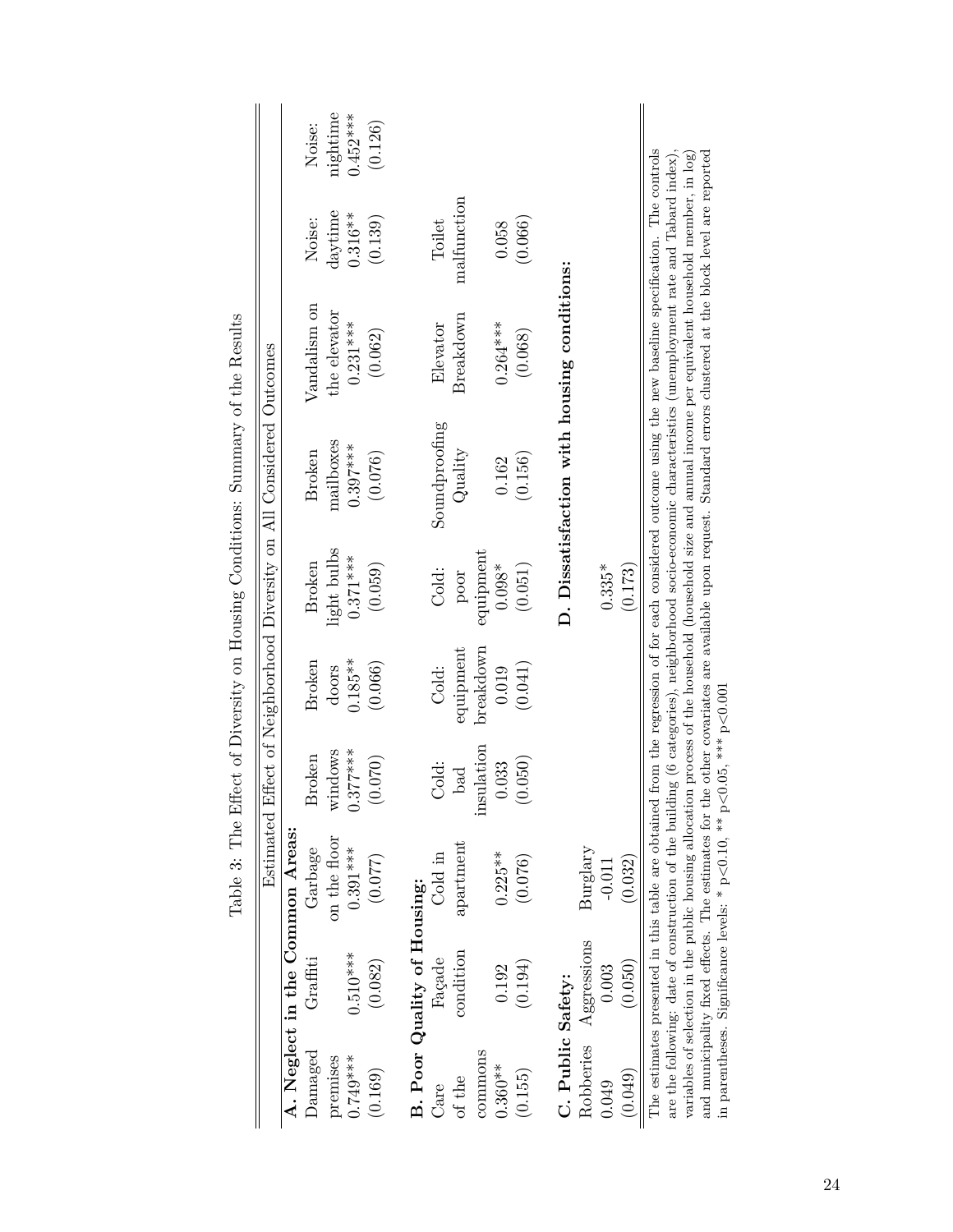| Dep. Var.:                            |                  |             | Number of municipal police officers per $1,000$ inhabitants (log) |
|---------------------------------------|------------------|-------------|-------------------------------------------------------------------|
|                                       | $\left(1\right)$ | (2)         | (3)                                                               |
| Municipality diversity by nationality | $0.559***$       | $1.368***$  | $0.700***$                                                        |
|                                       | (0.110)          | (0.112)     | (0.145)                                                           |
| Number of inhabitants (log)           |                  | $-0.235***$ | $-0.169***$                                                       |
|                                       |                  | (0.012)     | (0.012)                                                           |
| Intercept                             | $-0.882***$      | $1.027***$  | $0.557***$                                                        |
|                                       | (0.021)          | (0.099)     | (0.099)                                                           |
| Adj. $R^2$                            | 0.008            | 0.113       | 0.265                                                             |
| N                                     | 3,239            | 3,239       | 3,239                                                             |
| Département F.E.                      | No               | No          | Yes                                                               |

Table 4: Municipal Police Officers and Diversity

Significance levels: \* p<0.10, \*\* p<0.05, \*\*\* p<0.001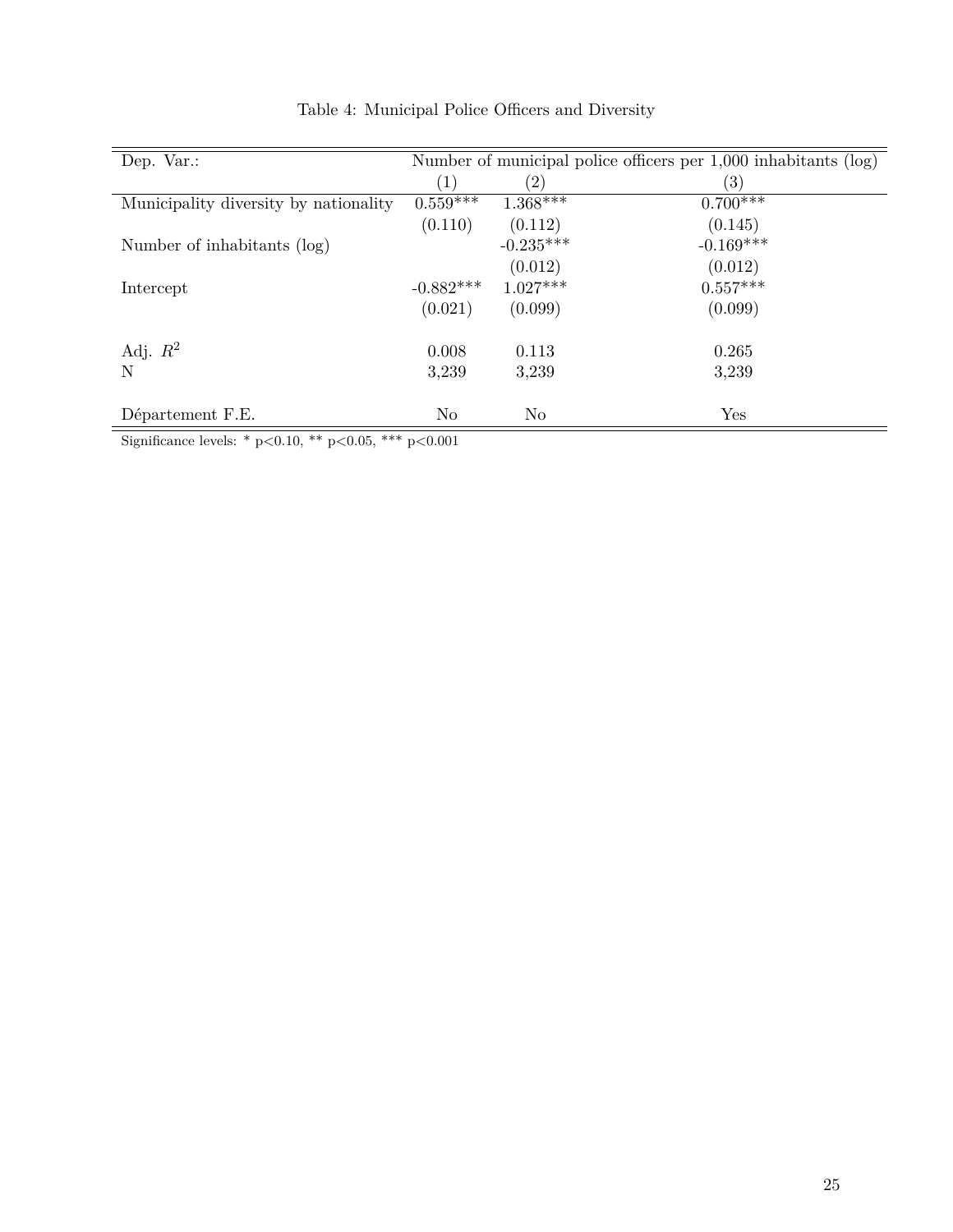| Repairs related to:                                                          | Vandalism            | <b>Housing Quality</b> | <b>Public Safety</b> |
|------------------------------------------------------------------------------|----------------------|------------------------|----------------------|
|                                                                              | Work in the commons: | Major works:           | Security Equipment:  |
|                                                                              | staircase, doors,    | façade, heating,       | entry code,          |
|                                                                              | lights, glass        | toilets                | locks                |
|                                                                              | (1)                  | (2)                    | (3)                  |
| a. Relationship between diversity and type of repairs                        |                      |                        |                      |
| Diversity                                                                    | $0.131**$            | $-0.192**$             | $0.138***$           |
|                                                                              | (0.054)              | (0.070)                | (0.040)              |
|                                                                              |                      |                        |                      |
| Adj. $R^2$                                                                   | 0.022                | 0.007                  | 0.006                |
| $\mathbf N$                                                                  | 2,247                | 2,247                  | 2,247                |
|                                                                              |                      |                        |                      |
| b. Correlation between reported degradation and corresponding repairs $(\%)$ |                      |                        |                      |
| Vandalism                                                                    |                      |                        |                      |
| Damaging the premises                                                        | $5.79***$            |                        |                      |
| Graffiti                                                                     | 16.94***             |                        |                      |
| Garbage on the floor                                                         | $14.35***$           |                        |                      |
| Broken windows                                                               | $11.86***$           |                        |                      |
| Broken doors                                                                 | $13.74***$           |                        |                      |
| Broken light bulbs                                                           | $12.24***$           |                        |                      |
| Broken mailboxes                                                             | $13.10***$           |                        |                      |
| Vandalism on the elevator                                                    | $13.54***$           |                        |                      |
| <b>Poor Housing Quality</b>                                                  |                      |                        |                      |
| Poor condition of the façade                                                 |                      | $-3.46***$             |                      |
| Cold in the apartment                                                        |                      | $3.89***$              |                      |
| Cold: bad insulation                                                         |                      | 1.29                   |                      |
| Cold: equipment breakdown                                                    |                      | $4.70***$              |                      |
| Cold: poor equipment                                                         |                      | 0.012                  |                      |
| Breakdown of the elevator                                                    |                      | $-0.001$               |                      |
| Toilet malfunction                                                           |                      | $4.31***$              |                      |
| Low Public Safety                                                            |                      |                        |                      |
| Robberies                                                                    |                      |                        | $2.52***$            |
| Aggressions                                                                  |                      |                        | $4.15***$            |
| Burglary (or attempt)                                                        |                      |                        | $2.35***$            |

Table 5: Rationalization of the channels based on repairs

**Part a.** The dependent variables displayed in the first line are defined as follows. (1) Repairs related to vandalism: those likely to be done in response to neglect or voluntary degradation: repairs of staircase, windows, doors and lights of the commons. (2) Repairs related to poor housing quality: those taken care of by the public housing office: revamping of the façade, interventions to improve, among other things, the heating system or insulation quality. (3) Repairs related to low public safety: installation of security equipment in the building. These three composite outcomes are regressed on block diversity, controlling for the number of dwellings in the building and its date of construction (in 6 categories). Robust standard errors adjusted for block clustering are in parentheses. Significance levels: \*\*\*  $p<0.01$ , \*\*  $p<0.05$ , \*  $p<0.1$ 

**Part b.** The table presents the correlation between each outcome variable and the corresponding composite measure of repairs, using the full HS sample. For instance, for broken windows, we report the correlation with repairs related to vandalism, while for robberies we report the correlation with repairs related to low public safety.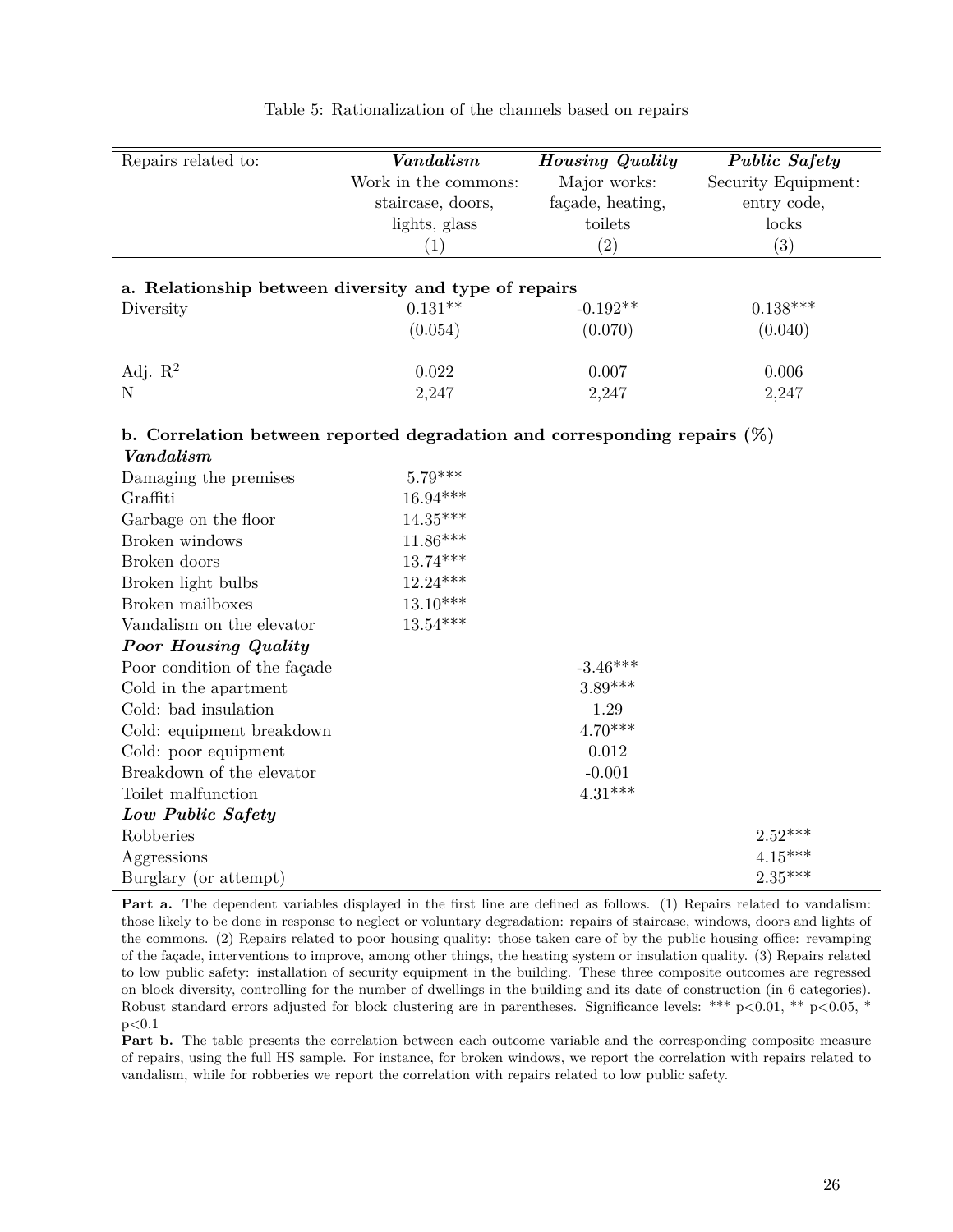## **References**

- Alesina, A., R. Baqir, and W. Easterly (1999, November). Public goods and ethnic divisions. *The Quarterly Journal of Economics 114* (4), 1243–1284.
- Alesina, A., A. Devleeschauwer, W. Easterly, S. Kurlat, and R. Wacziarg (2003, June). Fractionalization. *Journal of Economic Growth 8* (2), 155–94.
- Alesina, A. and E. La Ferrara (2000, August). Participation in heterogeneous communities. *The Quarterly Journal of Economics 115* (3), 847–904.
- Alesina, A. and E. La Ferrara (2002, August). Who trusts others? *Journal of Public Economics 85* (2), 207–234.
- Alesina, A. and E. La Ferrara (2005). Ethnic diversity and economic performance. *Journal of Economic Literature 43* (3), 762–800.
- Alesina, A. and E. Zhuravskaya (2011, August). Segregation and the quality of government in a cross section of countries. *American Economic Review 101* (5), 1872–1911.
- Bayer, P., S. L. Ross, and G. Topa (2008, December). Place of work and place of residence: Informal hiring networks and labor market outcomes. *Journal of Political Economy 116* (6), 1150–1196.
- Bernardot, M. (2008). *Loger les immigrés: La Sonacotra, 1956-2006*. Collection "Terra". Editions du Croquant.
- Caselli, F. and W. J. Coleman (2013). On the theory of ethnic conflict. *Journal of the European Economic Association 11*, 161–192.
- Coleman, J. S. (1988). Social capital in the creation of human capital. *American Journal of Sociology 94* (Supplement: Organizations and Institutions:Sociological and Economic Approaches to the Analysis of Social Structure), S95–S120.
- Combes, P.-P., B. Decreuse, B. Schmutz, and A. Trannoy (2012, September). The neighbor is king: Customer discrimination in the housing market. AMSE Working Papers 1224, Aix-Marseille School of Economics, Marseille, France.
- Dahlberg, M., K. Edmark, and H. Lundqvist (2012). Ethnic diversity and preferences for redistribution. *Journal of Political Economy 120* (1), 41 – 76.
- Dancygier, R. M. (2010). *Immigration and Conflict in Europe*. Cambridge University Press.
- Debrand, T. and C. Taffin (2005). Les facteurs structurels et conjoncturels de la mobilité résidentielle depuis 20 ans. *Économie et Statistique 381* (1), 125–146.
- Dunning, T. and L. Harrison (2010). Cross-cutting cleavages and ethnic voting: An experimental study of cousinage in Mali. *American Political Science Review 104* (1), 21–39.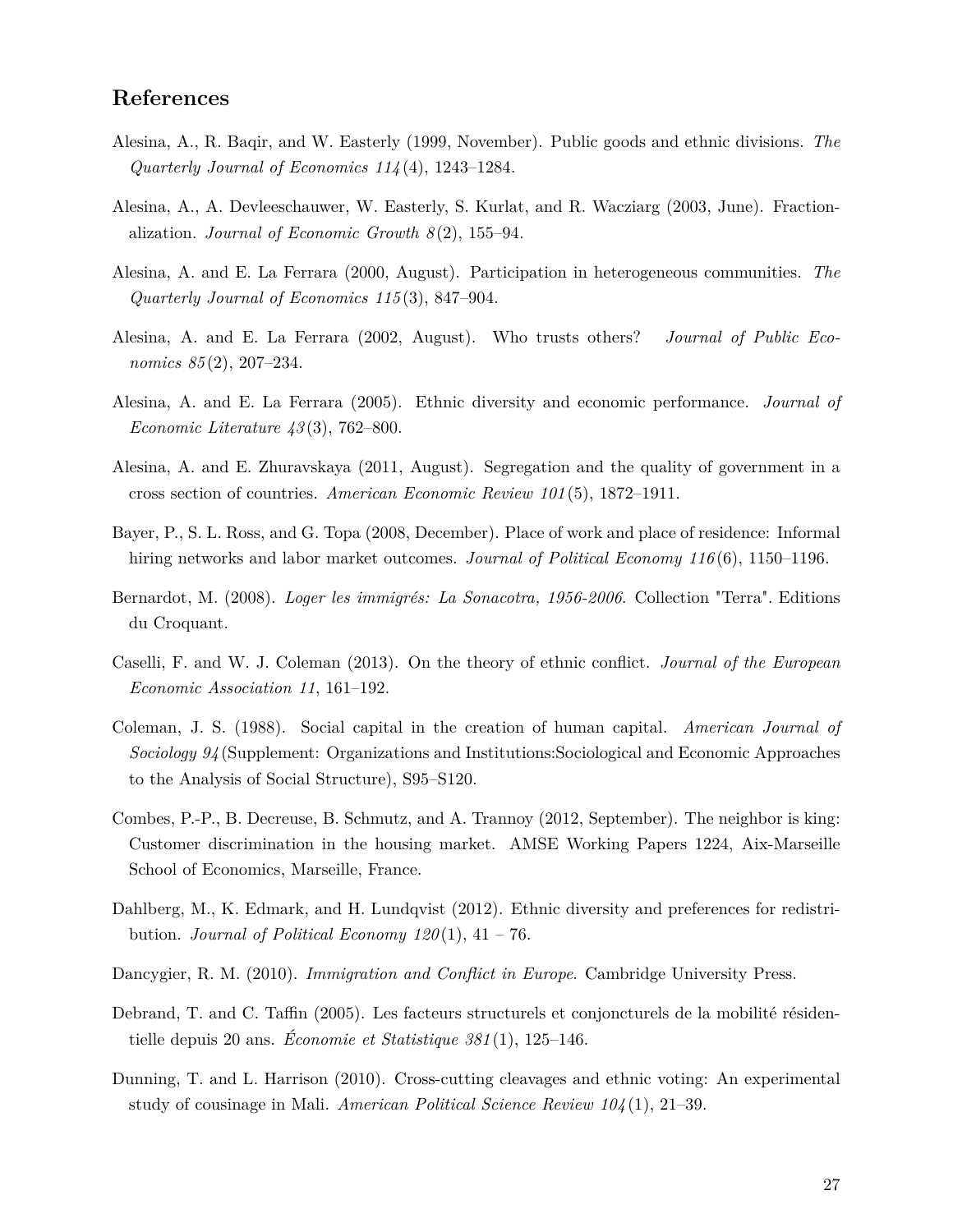- Easterly, W. and R. Levine (1997, November). Africa's growth tragedy: Policies and ethnic divisions. *The Quarterly Journal of Economics 112* (4), 1203–1250.
- Esteban, J. and D. Ray (2011, 06). A model of ethnic conflict. *Journal of the European Economic Association 9* (3), 496–521.
- Fearon, J. D. and D. D. Laitin (1996). Explaining interethnic cooperation. *American Political Science Review 90* (4), 715–735.
- Fearon, J. D. and D. D. Laitin (2000, September). Violence and the social construction of ethnic identity. *International Organization 54* (04), 845–877.
- Fougère, D., F. Kramarz, and J. Pouget (2009, 09). Youth unemployment and crime in France. *Journal of the European Economic Association 7* (5), 909–938.
- Glennerster, R., E. Miguel, and A. D. Rothenberg (2013). Collective action in diverse Sierra Leone communities. *The Economic Journal 123* (568), 285–316.
- Goux, D. and E. Maurin (2007, October). Close neighbours matter: Neighbourhood effects on early performance at school. *Economic Journal 117* (523), 1193–1215.
- Hémet, C. (2013, October). The local determinants of victimization. AMSE Working Papers 1349, Aix-Marseille School of Economics, Marseille, France.
- Jacquot, A. (2007). L'occupation du parc HLM : éclairage à partir des enquêtes logement de l'insee. *Direction des Statistiques Démographiques et Sociales, Document de Travail N° F0708* .
- Jha, S. (2013, 11). Trade, institutions, and ethnic tolerance: Evidence from south Asia. *American Political Science Review 107*, 806–832.
- Katz, L. F., J. R. Kling, and J. B. Liebman (2001, May). Moving to opportunity in Boston: Early results of a randomized mobility experiment. *The Quarterly Journal of Economics 116* (2), 607–654.
- Kling, J. R., J. B. Liebman, and L. F. Katz (2007, 01). Experimental analysis of neighborhood effects. *Econometrica 75* (1), 83–119.
- Luttmer, E. F. P. (2001, June). Group loyalty and the taste for redistribution. *Journal of Political Economy 109* (3), 500–528.
- Miguel, E. (2004, 4). Tribe or nation? nation building and public goods in Kenya versus Tanzania. *World Politics 56*, 328–362.
- Miguel, E. and M. K. Gugerty (2005, December). Ethnic diversity, social sanctions, and public goods in Kenya. *Journal of Public Economics 89* (11-12), 2325–2368.
- Observatoire (2011). Observatoire du logement et de l'habitat de Paris : "l'accès au logement social à Paris: Analyse de la demande de logement social et bilan des propositions et des attributions aux logements sociaux à Paris en 2010".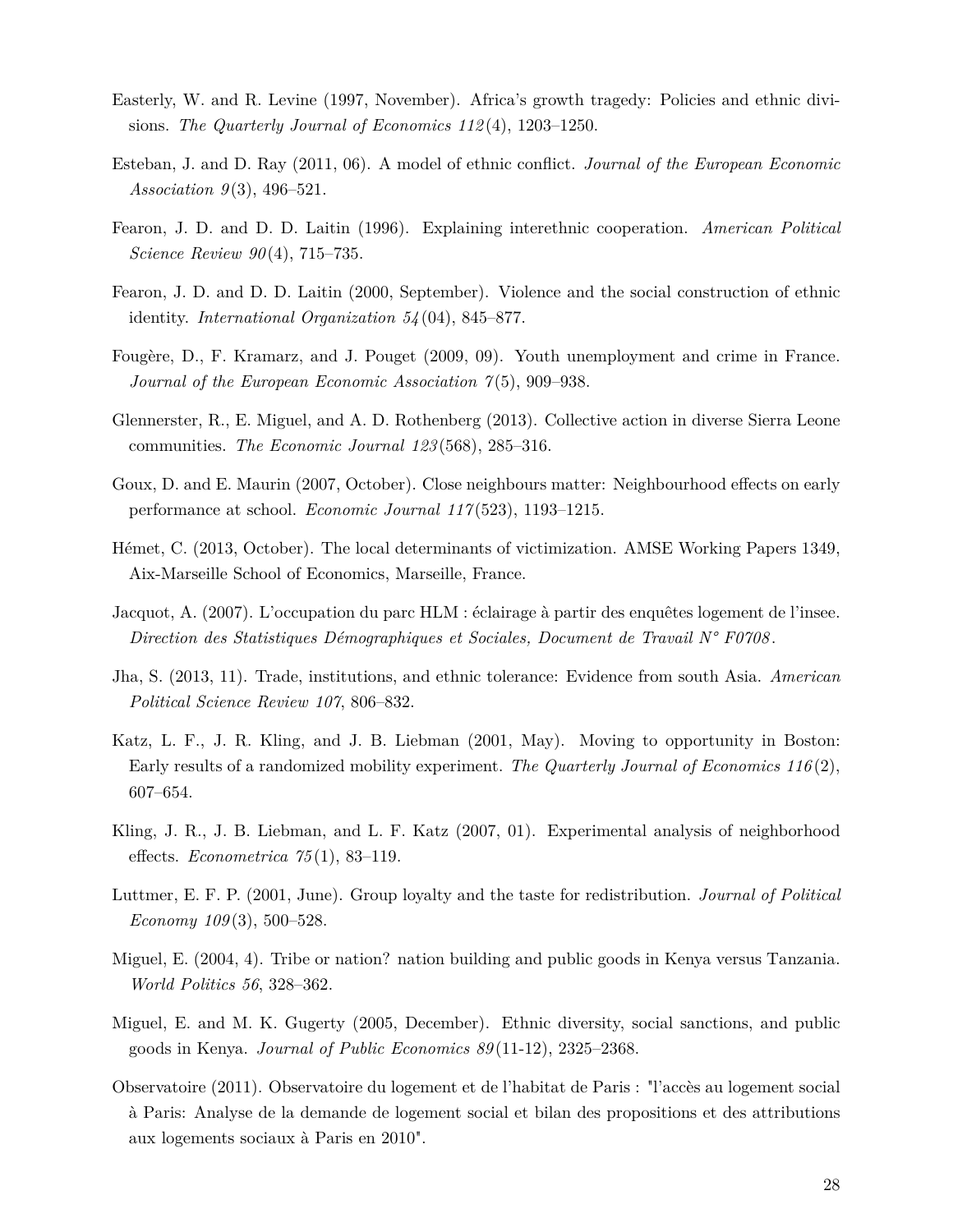- Oreopoulos, P. (2003, November). The long-run consequences of living in a poor neighborhood. *The Quarterly Journal of Economics 118* (4), 1533–1575.
- Page, S. (2007). *The Difference: How the Power of Diversity Creates Better Groups, Firms, Schools, and Societies*. Princeton University Press.
- Posner, D. N. (2004, 11). The political salience of cultural difference: Why Chewas and Tumbukas are allies in zambia and adversaries in Malawi. *American Political Science Review*, 529–545.
- Putnam, R. D. (2007). E pluribus unum: Diversity and community in the twenty-first century the 2006 johan skytte prize lecture. *Scandinavian Political Studies 30* (2).
- Rouquette, R. and H. Lipietz (1991). *Droit du logement social organismes d'HLM, SEM, ANAH, PACT, ARIM* (Première édition à jour des textes et de la jurisprudence au 15 février 1991 ed.). Collection L'actualité juridique. Paris: Éditions du Moniteur.
- Simon, P. (2003). Le logement social en France et la gestion des "populations à risques". *Hommes et migrations 1246*, 76–91.
- Tabard, N. (2002). *Données sociales, La société française*, Chapter Inégalités et disparités entre les quartiers en 1999. INSEE.
- Varshney, A. (2003). *Ethnic Conflict and Civic Life: Hindus and Muslims in India*. Oxford University Press.

## **Appendix**

## **A Descriptive Statistics**

|         | 1999 Census | 2002 Housing Survey |
|---------|-------------|---------------------|
| Mean    | 0.28        | 0.25                |
| Median  | 0.26        | 0.23                |
| Std Dev | 0.19        | 0.18                |
| Minimum |             |                     |
| Maximum | 0.875       | 0.802               |

Table A.1: Fractionalization by nationality at birth for tenants in Public Housing blocks

Reading: The average public housing tenant surveyed in the 1999 Census lives in a block with 28% of diversity. The average public housing tenant surveyed in the HS lives in a block with 25% of diversity. The highest level of diversity observed in a public housing block is .875 in the Census and .802 in the HS.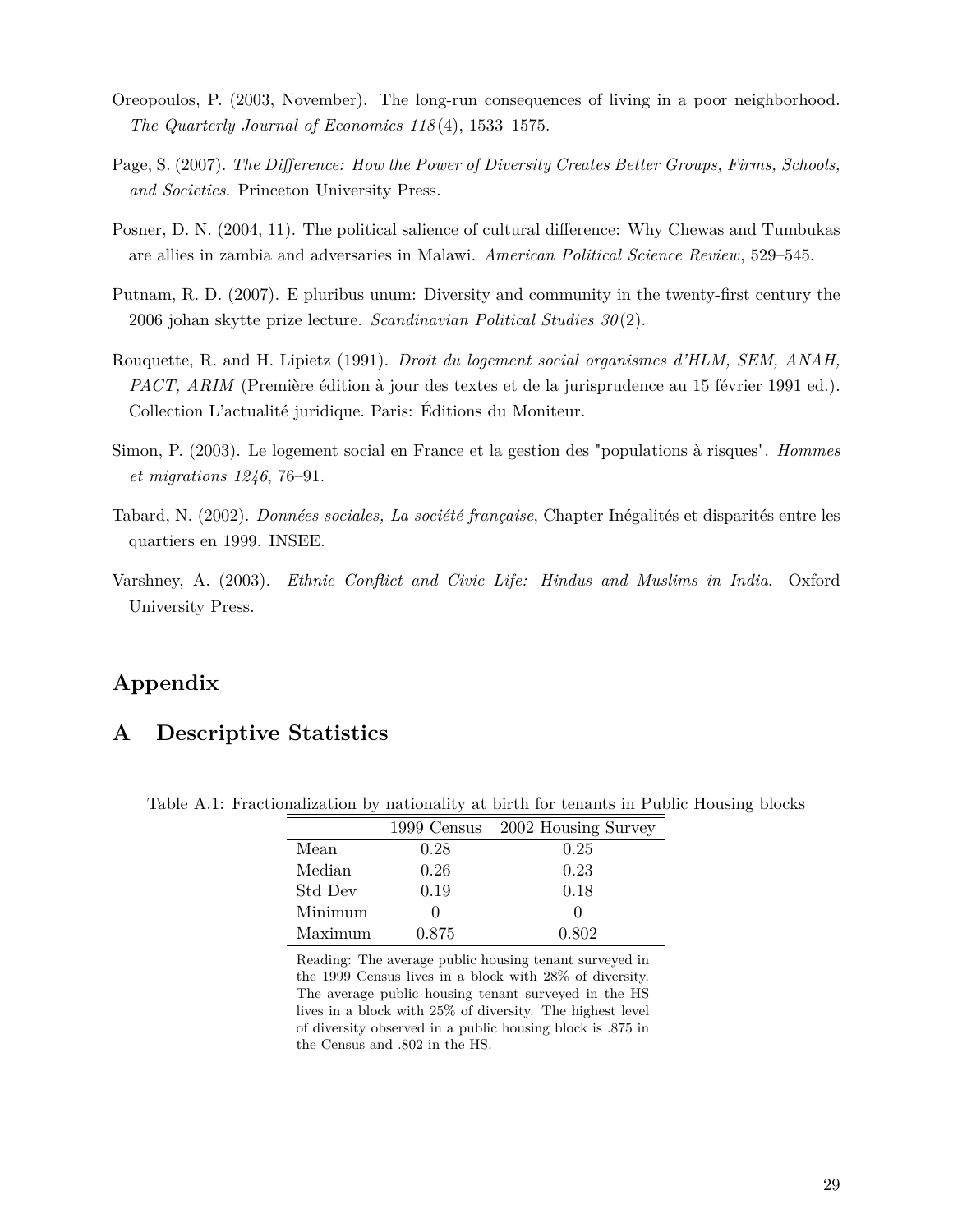|                                       | Mean   | Std. Dev |
|---------------------------------------|--------|----------|
| Household characteristics             |        |          |
| Annual income per member*             | 12,226 | 7,923.83 |
| Household size*                       | 2.55   | 1.47     |
|                                       |        |          |
| Household head characteristics        |        |          |
| Age                                   | 47.09  | 17.13    |
| Nationality                           |        |          |
| Native French                         | 0.82   | 0.38     |
| Naturalized French                    | 0.06   | 0.23     |
| Maghrebian                            | 0.07   | 0.26     |
| Other African                         | 0.01   | 0.12     |
| <i>Employment status</i>              |        |          |
| Employed                              | 0.58   | 0.49     |
| Unemployed                            | 0.11   | 0.31     |
| Inactive                              | 0.31   | 0.46     |
| Level of education                    |        |          |
| No diploma                            | 0.28   | 0.45     |
| Lower education                       | 0.51   | 0.50     |
| Baccalaureate                         | 0.09   | 0.29     |
| Higher education                      | 0.12   | 0.32     |
| Socio-economic category               |        |          |
| Craftsman, Shopkeeper                 | 0.01   | 0.12     |
| Executive                             | 0.04   | 0.19     |
| Intermediate occupation               | 0.12   | 0.33     |
| Employee                              | 0.20   | 0.40     |
| Blue-collar worker                    | 0.31   | 0.46     |
|                                       |        |          |
| <b>Building characteristics</b>       |        |          |
| Number of units in the building       | 35.83  | 55.01    |
| Date of construction of the building* |        |          |
| $t \leq 1948$                         | 0.06   | 0.23     |
| $1949 \le t < 1974$                   | 0.52   | 0.50     |
| $1975 \le t < 1981$                   | 0.15   | 0.36     |
| $1982 \le t < 1989$                   | 0.11   | 0.31     |
| $1990 \le t < 1998$                   | 0.12   | 0.32     |
| 1999 < t                              | 0.04   | 0.19     |
|                                       |        |          |
| Block unemployment rate*              | 0.22   | 0.13     |

Table A.2: Sample Characteristics: public housing population (2002 HS)

Statistics obtained from the 5,189 public housing observations in the 2002 Housing Survey. Variables marked with a star are used as controls in our baseline specification.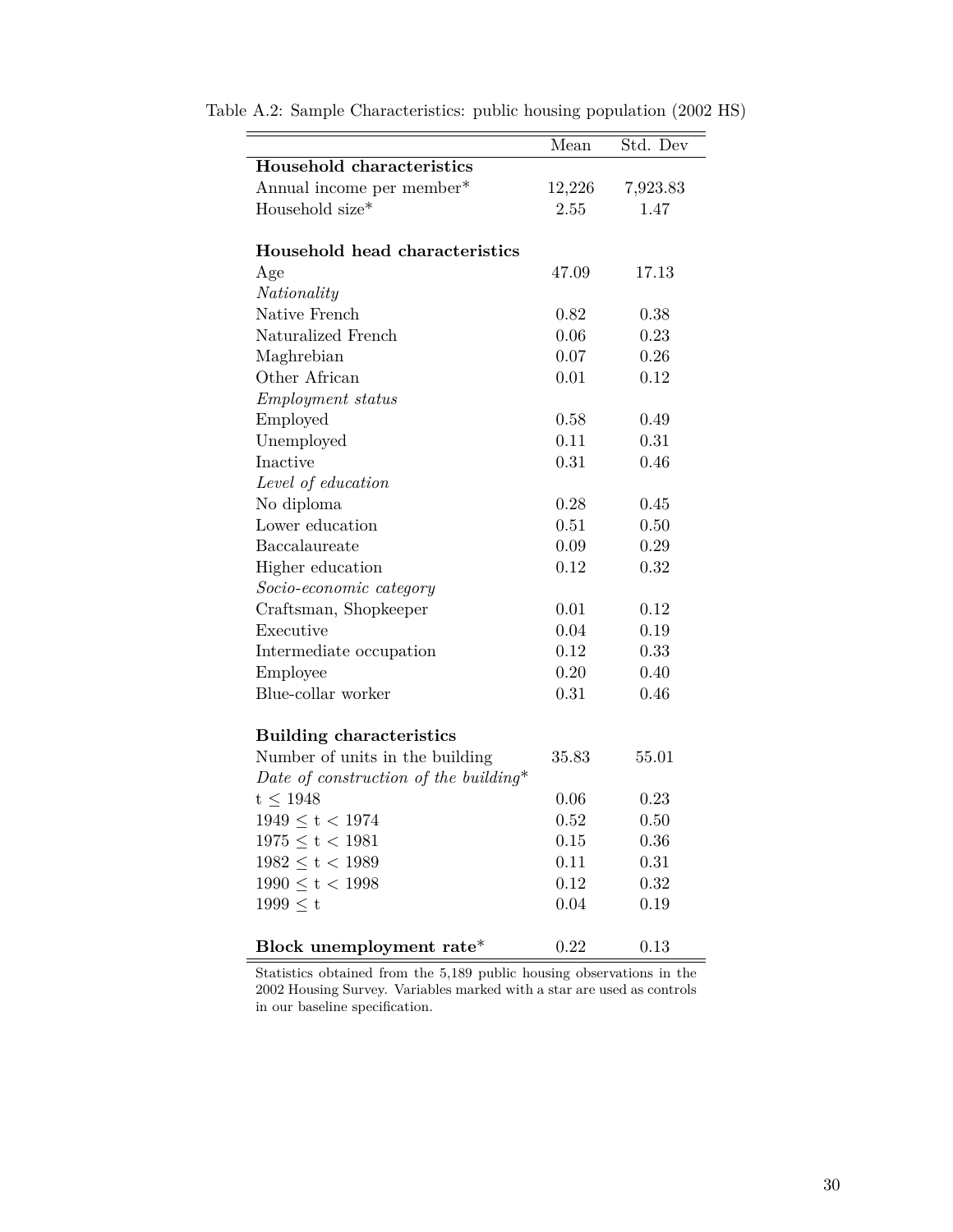# **B Detailed Regression**

| Outcome:                       | Dissatisfaction with housing conditions                  |
|--------------------------------|----------------------------------------------------------|
| <b>Diversity</b>               | $0.335*$                                                 |
|                                | (0.173)                                                  |
| Household selection variables: |                                                          |
| Income $(\log)$                | $-0.050$                                                 |
|                                | (0.032)                                                  |
| Household size                 | $0.116***$                                               |
|                                | (0.012)                                                  |
|                                | Date of construction of the building (ref: before 1948): |
| $1949 \le t < 1974$            | 0.039                                                    |
|                                | (0.092)                                                  |
| $1975 \le t < 1981$            | $-0.086$                                                 |
|                                | (0.098)                                                  |
| $1982 \le t < 1989$            | $-0.105$                                                 |
|                                | (0.098)                                                  |
| $1990 \le t < 1998$            | $-0.443***$                                              |
|                                | (0.109)                                                  |
| $1999 \leq t$                  | $-0.657**$                                               |
|                                | (0.269)                                                  |
| Neighborhood characteristics:  |                                                          |
| Block unempl. rate             | $1.175***$                                               |
|                                | (0.226)                                                  |
| Socio-economic                 | Yes                                                      |
| background (Tabard)            |                                                          |
| Intercept                      | $2.279***$                                               |
|                                | (0.345)                                                  |
| Adj. $R^2$                     | 0.139                                                    |
| Observations                   | 4451                                                     |

Table B.1: Baseline Specification: Detailed Regression

The coefficients correspond to the baseline specification, estimated for the "Dissatisfaction with housing conditions" outcome. The regression controls for municipality fixed effects. Robust standard errors clustered at the block level are reported in parentheses. \*\*\* p<0.01, \*\* p<0.05, \* p<0.1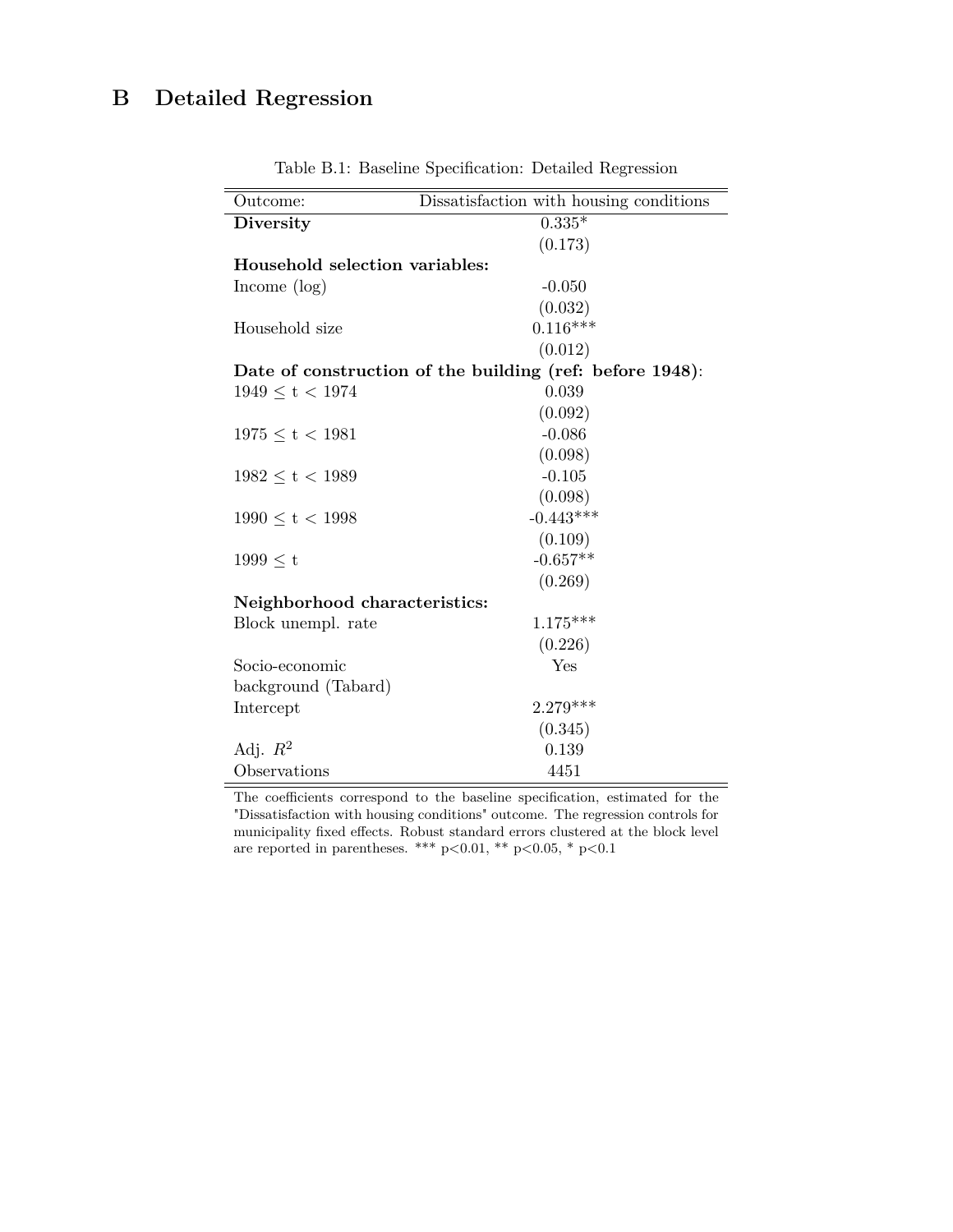## **C Robustness checks**

| Dependent Variable:                     |           | Dissatisfaction with housing condition |
|-----------------------------------------|-----------|----------------------------------------|
|                                         | (1)       | (2)                                    |
| <b>Diversity</b>                        | $0.414**$ | $0.369*$                               |
|                                         | (0.187)   | (0.209)                                |
|                                         |           |                                        |
| 1. Nationalities (ref: French at birth) |           |                                        |
| Naturalized French                      | 0.005     |                                        |
|                                         | (0.186)   |                                        |
| $DIV_l$ <sup>*</sup> naturalized French | $-0.300$  |                                        |
|                                         | (0.491)   |                                        |
| European                                | 0.048     |                                        |
|                                         | (0.232)   |                                        |
| $DIV_l * European$                      | $-0.036$  |                                        |
|                                         | (0.651)   |                                        |
| Maghrebian                              | $-0.223$  |                                        |
|                                         | (0.229)   |                                        |
| $DIV_l$ * Maghrebian                    | 0.160     |                                        |
|                                         | (0.499)   |                                        |
| African                                 | $-0.100$  |                                        |
|                                         | (0.368)   |                                        |
| $DIV_l * African$                       | 0.531     |                                        |
|                                         | (0.886)   |                                        |
| Asian                                   | $-0.102$  |                                        |
|                                         | (0.989)   |                                        |
| $DIV_l * Asian$                         | $-1.324$  |                                        |
|                                         | (1.650)   |                                        |
| Other nationality                       | 1.163     |                                        |
|                                         | (1.510)   |                                        |
| $DIV_l * Other$ nationality             | $-3.386$  |                                        |
|                                         | (6.227)   |                                        |
|                                         |           |                                        |

|  | Table C.1: Are results driven by some major ethnic groups disliking being around foreigners? |  |  |  |  |  |  |
|--|----------------------------------------------------------------------------------------------|--|--|--|--|--|--|
|  |                                                                                              |  |  |  |  |  |  |

#### *2. Major groups in HLM: Native French and Maghrebians* Native French household -0.066

| $DIV_l$ <sup>*</sup> Native French household |            | (0.067)<br>$-0.045$ |
|----------------------------------------------|------------|---------------------|
|                                              |            | (0.203)             |
| Maghrebian household                         |            | 0.005<br>(0.304)    |
| $DIV_l$ <sup>*</sup> Maghrebian household    |            | $-0.200$<br>(0.668) |
| Intercept                                    | $2.347***$ | $2.296***$          |
|                                              | (0.350)    | (0.349)             |
| Adj. $R^2$                                   | 0.140      | 0.139               |
| N                                            | 4,451      | 4,451               |

Each column presents the results of the regression of the dissatisfaction with housing conditions variables on different specifications. Each regression controls for the set of controls included in the baseline specification: household selection variables (income and size), date of construction of the building, block socio-economic characteristics (unemployment rate and Tabard index) and municipality fixed effects. Robust standard errors adjusted for block clustering are in parentheses. For the sake of comparability, we remind that the diversity coefficient in the baseline specification is 0.335, significant at the  $10\%$  level. \*\*\* p<0.01, \*\*  $p<0.05$ , \*  $p<0.1$